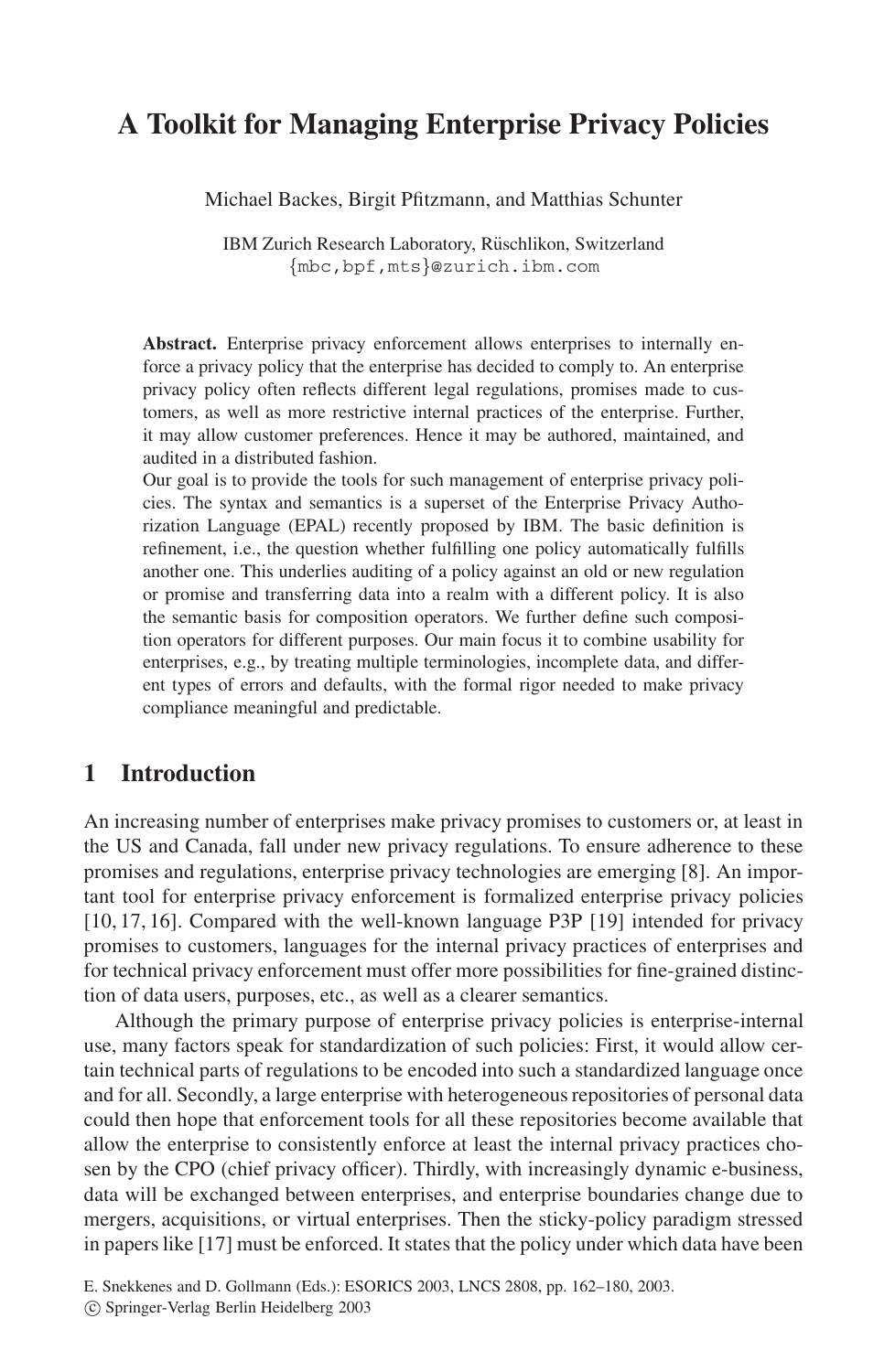collected has to govern the use of these data at all times. This also requires compatible enterprise privacy enforcement mechanisms. For these reasons, IBM has recently proposed an Enterprise Privacy Authorization Language (EPAL) [1] as an XML specification for public comments and possible subsequent input to standardization.

An enterprise privacy policy often reflects different legal regulations, promises made to customers, as well as more restrictive internal practices of the enterprise. Further, it may allow customer preferences. Hence it may be authored, maintained, replaced, and audited in a distributed fashion. In other words, one will need a lifecycle management system for the collection of enterprise privacy policies. While such thoughts occur as motivation in most prior work on enterprise privacy policies, no actual definitions and algorithms needed for these management tools have been proposed.

The overall goal of this article is therefore to provide a comprehensive range of tools for designing and managing privacy policies in an enterprise. We do this concretely for the IBM EPAL proposal. However, for a scientific paper we cannot use the lengthy XML syntax, but have to use a corresponding abstract syntax presented in [2] (which, like EPAL, is based on [17]). Our paper reflects recent updates made between the earlier abstract [2] and the published specification and XML Schema [1], so that it is currently as close as possible to EPAL. Further, we do not abstract from conditions in contrast to [2] so that we can define a semantics for incomplete context data, which is useful both in general practice and specifically for refinements and composition of policies from different realms. In spite of the current closeness to EPAL, we continue to call the abstract language E-P3P as in [2] to avoid confusion with possible changes to EPAL.

The first tool we define is policy refinement. Intuitively, one policy refines another if using the first policy automatically also fulfills the second policy. It is thus the fundamental notion for many situations in policy management. For instance, it enables verification that an enterprise policy fulfills regulations or adheres to standards set by consumer organizations or a self-regulatory body, assuming only that these coarser requirements are once and for all also formalized as a privacy policy. Similarly, it enables verification that a detailed policy for a part of the enterprise (defined by responsibility or by technology) refines the overall privacy policy set by the company's CPO. The verification can be done in the enterprise or by external auditors, such as [21].

When a policy is first designed, refinement may be achieved in a constructive way, e.g., by starting with the coarse policy and only adding details by certain provably refining syntactic means. However, if a regulation changes or the enterprise extends its operation to new sectors or countries, the enterprise has to verify that its existing policy still complies with the new or additional regulations. Hence a definition of refinement between two arbitrary policies is needed. Sticky policies are another application of general refinement: Here data are transferred from the realm of one policy into another (where the transfer must of course be permitted by the first policy), and the second realm must enforce the first policy. However, the enforcement mechanisms (both organizational and technical) in the second realm will often not be able to deal with arbitrary policies for each obtained set of data. In this case, one realm must perform a refinement test before the data are transferred, i.e., one has to verify that the policy of the second realm refines the policy of the first, at least for the restriction of the first policy to the data types being transferred.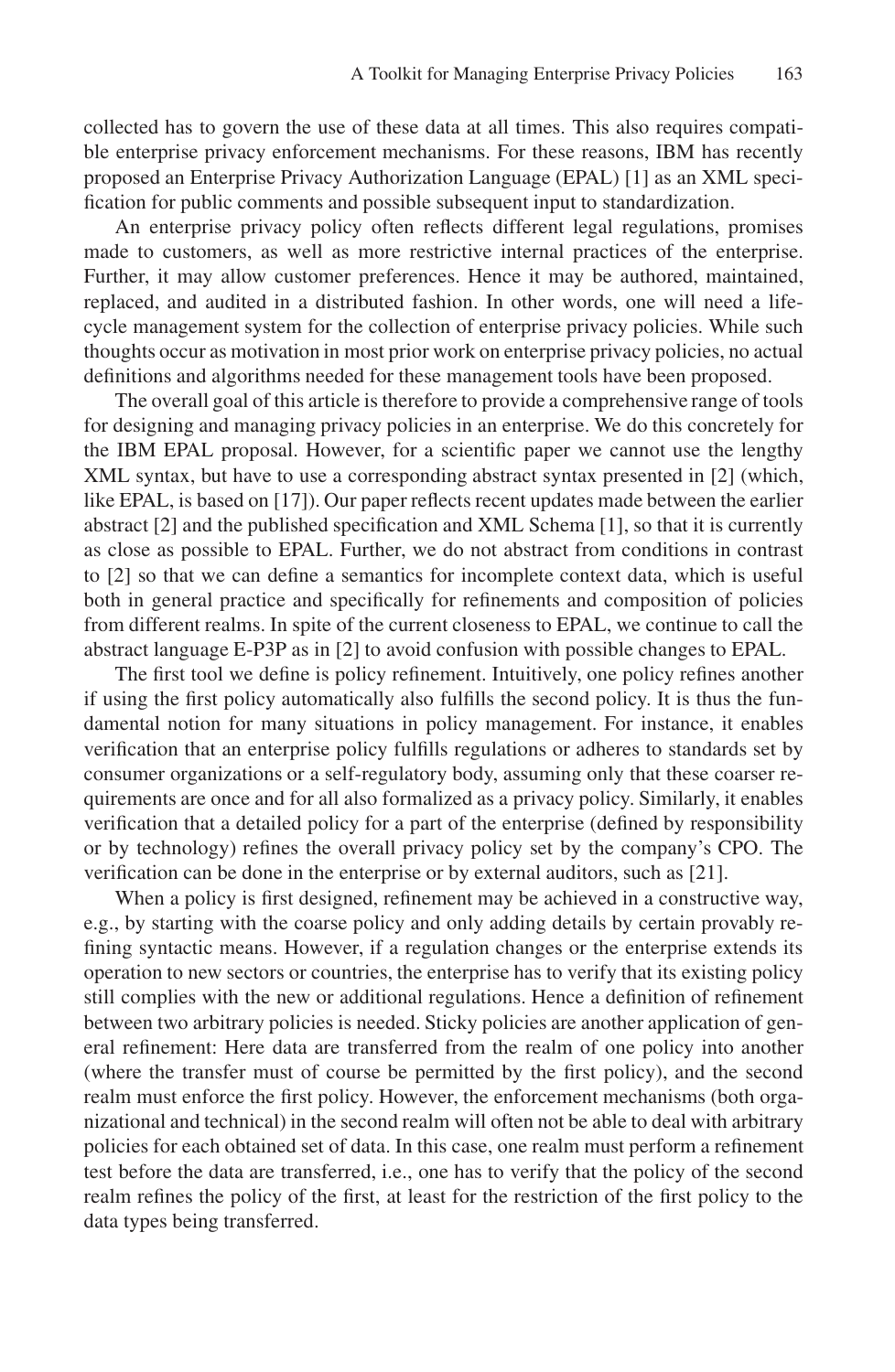Composition is the notion of constructively combining two or more policies; typically the goal is that the resulting policy refines them all. For instance, an enterprise might first take all applicable regulations and combine them into a minimum policy. A general promise made to customers, e.g., an existing P3P translated into the more general language, may be a further input. In enterprise parts that support detailed preferences of individuals, such preferences may be yet another policy to be composed with the others, yielding one final policy per individual. (In contrast, simple preferences may be represented as a set of Boolean opt-in or opt-out choices, and treated as context data by conditions within a single policy.) Typical applications where detailed preferences are needed are wallet-style collections of user data for the purpose of transfer to other enterprises, and collaborative tools such as team-rooms.

Composition is not a simple logical AND for powerful enterprise privacy policies as in EPAL, e.g., because of the treatment of obligations, different policy scopes, and default values. Moreover, refinement and composition turn up two basic questions about the meaning of a privacy policy, which are not answered by the abstract semantics of an individual policy. The first question is the meaning of a positive ruling in privacy policies. Intuitively, negative rulings are understood to be definite; e.g., if a policy states that certain data are not used for email marketing, then no such email marketing should happen. The intuition is different for most positive rulings: If a policy allows third-party email marketing, it is typically not seen as a promise to actually do marketing, neither to the owners of the email addresses nor to the third parties. However, if one decides to represent access rights for data subjects to their data, such as the right to see all their data or to correct mistakes, with the normal policy mechanisms, then these positive rulings must be mandatory. The second question is related: If a privacy policy, like EPAL, is formulated with precedences to enable easy formulations of positive and negative exceptions, then within a policy, neither negative nor positive rules are "final", i.e., can be considered isolated from the policy. In contrast, in compositions, one may want to retain an entire original policy as final. We solve both these problems by allowing mandatory sub-policies. This allows us to distinguish final decisions from decisions that may be overturned by other rules, and thus to represent all the cases just discussed. We extend the notion of composition and refinement to these two-part policies.

*Further Related Literature.* The core contribution of new privacy-policy languages [10, 17, 16], compared with other access-control languages, is the notion of purpose and purpose-bound collection of data, which is essential to privacy legislation. Other necessary features that prevent enterprises from simply using their existing access-control systems are obligations and conditions on context information. Individually, these features were also considered in recent literature on access control, e.g., purpose hierarchies in [5], obligations in [4, 14, 20], and conditions on context information in [22]. However, we need them all in one language, and even for the individual features the detailed semantics needed in practice, such as with multiple terminologies, typically does not exist yet, and thus nor does a comparable toolkit. Policy composition has been treated before, in particular for access control [6, 7, 9, 13, 15, 22], systems management [18], or IPSEC [11]; however none of these papers does it for the general policies we need and several do not have a clear underlying semantics. The publications closest to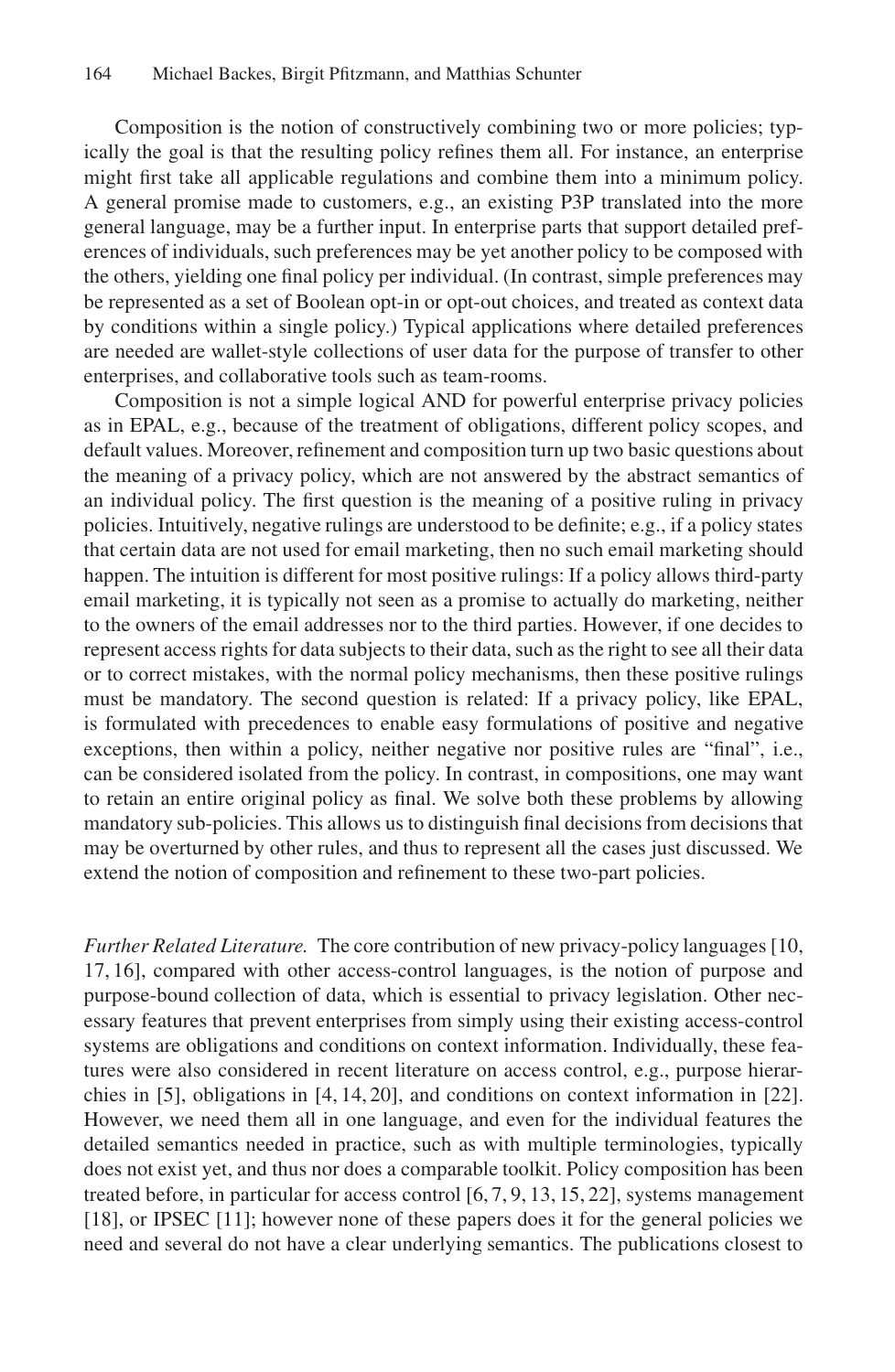our treatment of incomplete data are those on information-disclosure-minimal negotiation of access-control policies, e.g., [3, 12].

# **2 Syntax and Semantics of E-P3P Enterprise Privacy Policies**

Privacy policies define the purposes for which collected data can be used, model the consent a data subject can give, and may impose obligations onto the enterprise. They can formalize privacy statements like "we use data of a minor for marketing purposes only if the parent has given consent" or "medical data can only be read by the patient's primary care physician". In this section, we present the abstract syntax and semantics E-P3P of IBM's EPAL privacy policy language [1]. Compared with [2], we abstract less from conditions and obligations, so that we can present a more detailed semantics.

#### **2.1 Hierarchies, Obligations, and Conditions**

We start by defining the models of hierarchies, obligations, and conditions used in E-P3P, and operations on them as needed in later refinements and compositions.

For conveniently specifying rules, the data, users, etc. are categorized in E-P3P as in many access-control languages. This also applies to the purposes. In order to allow structured rules with exceptions, categories are ordered in hierarchies; mathematically they are forests, i.e., multiple trees. For instance a user "company" may group several "departments", each containing several "employees". The enterprise can then write rules for the whole "company" with exceptions for some "departments".

**Definition 1 (Hierarchy).** A hierarchy is pair  $(H, >_H)$  of a finite set H and a transi*tive, non-reflexive relation* >  $H \subseteq H \times H$ *, where every*  $h \in H$  *has at most one immediate predecessor (parent). As usual we write*  $\geq_H$  *for the reflexive closure.* 

*For two hierarchies*  $(H, >_H)$  *and*  $(G, >_G)$ *, we define* 

$$
(H, >_H) \subseteq (G, >_G) : \Leftrightarrow (H \subseteq G) \land (>_H \subseteq >_G);
$$
  

$$
(H, >_H) \cup (G, >_G) := (H \cup G, (>_H \cup >_G)^*);
$$

*where* <sup>∗</sup> *denotes the transitive closure. Note that a hierarchy union is not always a hierarchy again.*  $\diamondsuit$ 

E-P3P policies can impose obligations, i.e., duties for the enterprise. Examples are to send a notification to the data subject after each emergency access to medical data, or to delete data after a given time. Obligations are not structured in hierarchies, but by an implication relation. For instance, an obligation to delete data within 30 days implies that the data are deleted within 60 days. The overall obligations for a rule in E-P3P are written as sets of individual obligations, which must have an interpretation in the application domain. As multiple obligations may imply more than each one individually, we define the implication (which must also be realized in the application domain) on these sets. We also define how this relation interacts with vocabulary extensions.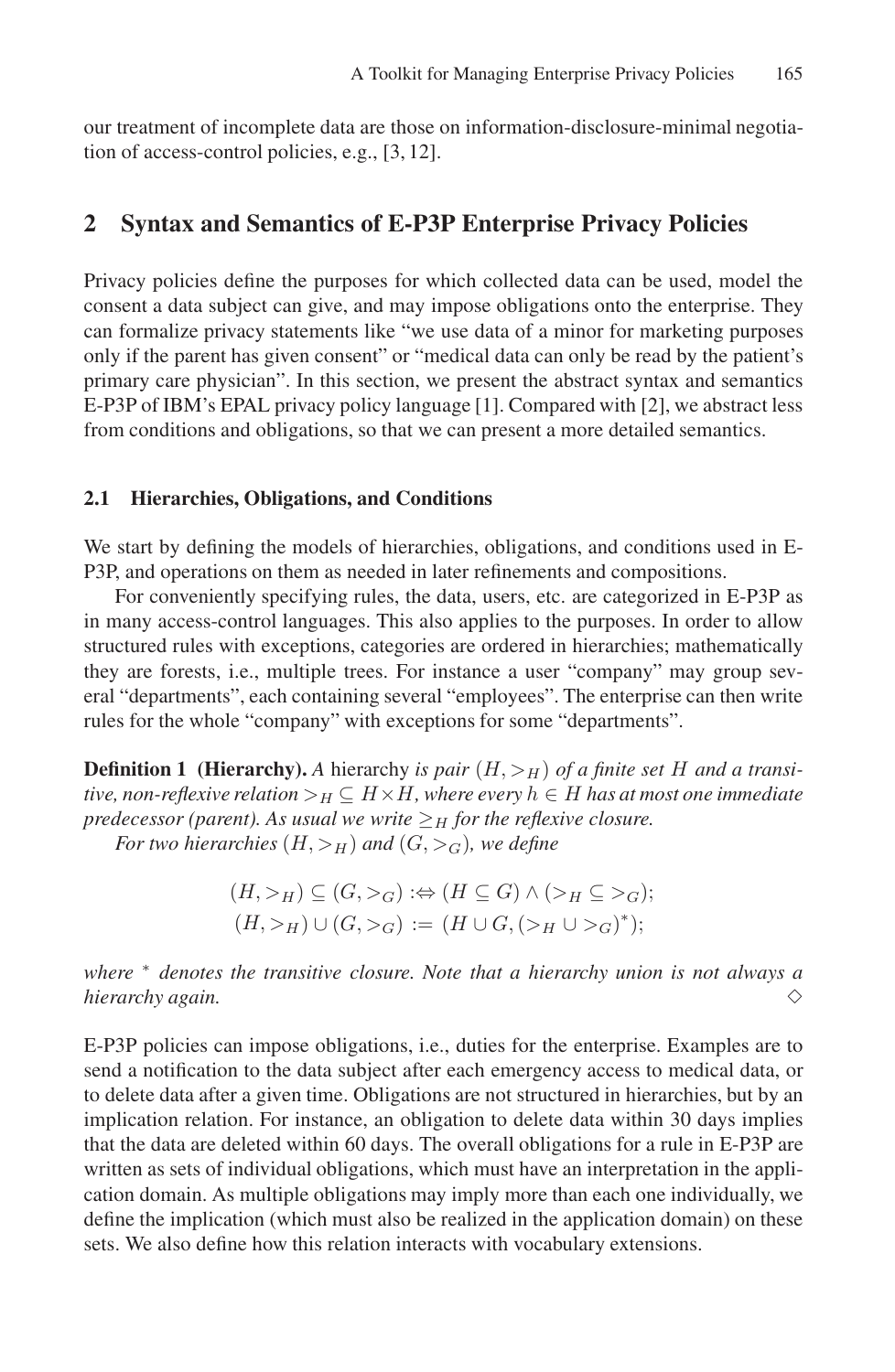**Definition 2 (Obligation Model).** An obligation model *is a pair*  $(0, \rightarrow o)$  *of a set* O *and a relation*  $\rightarrow_O \subseteq \mathfrak{P}(O) \times \mathfrak{P}(O)$ *, spoken implies, on the powerset of O, where*  $\bar{o}_1 \rightarrow_O \bar{o}_2$  for all  $\bar{o}_2 \subseteq \bar{o}_1$ , *i.e., fulfilling a set of obligations implies fulfilling all subsets.*

*For*  $O' \supset \mathfrak{P}(O)$ *, we extend the implication to*  $O' \times \mathfrak{P}(O)$  *by*  $((\bar{o}_1 \rightarrow_O \bar{o}_2) : \Leftrightarrow$  $(\bar{o}_1 \cap \mathfrak{P}(O) \rightarrow_O \bar{o}_2)).$ 

The decision formalized by a privacy policy can depend on context data. Examples are a person's age or opt-in consent. In EPAL this is represented by conditions over data in so-called containers [1]. The XML representation of the formulas is taken from [22], which corresponds to a predicate logic without quantifiers. In the abstract syntax in [2], conditions are abstracted into propositional logic, but this is too coarse for our purposes. Hence we extend E-P3P to be closer to EPAL by formalizing the containers as a set of variables with domains, and the conditions as formulas over these variables.

**Definition 3 (Condition Vocabulary).** *A* condition vocabulary *is a pair Var* =  $(V, \text{Scope})$  *of a finite set* V *and a function assigning every*  $x \in V$ *, called a variable, a set Scope*(x)*, called its* scope*.*

*Two condition vocabularies*  $Var_1 = (V_1, \text{Scope}_1)$ ,  $Var_2 = (V_2, \text{Scope}_2)$  *are* compatible *if*  $Scope_1(x) = Score_2(x)$  *for all*  $x \in V_1 \cap V_2$ *. For that case, we define their* union *by*  $Var_1$  ∪  $Var_2$  :=  $(V_1$  ∪  $V_2$ ,  $Scope_1$  ∪  $Scope_2$ ).

In the future, one might extend this to a full signature in the sense of logic, i.e., including predicate and function symbols. In EPAL, this is hidden in user-defined functions that may occur in the XACML conditions. For the moment, we assume a given universe of predicates and functions with fixed domains and semantics.

**Definition 4 (Condition Language).** *Let a condition vocabulary Var* = (V, *Scope*) *be given.*

- **–** *The* condition language C(*Var* ) *is the set of correctly typed formulas over* V *using the assumed universe of predicates and functions, and in the given syntax of predicate logic without quantifiers.*
- **−** *The free variables of a formula*  $c \in C(Var)$  *are denoted by free*(*c*)*. Here these are all variables of* c*.*
- **–** *A* (*partial*) assignment *of the variables is a (partial) function*  $\chi: V \rightarrow$  $\bigcup_{x \in V} \text{Scope}(x)$  with  $\chi(x) \in \text{Scope}(x)$  for all  $x \in V$ *. The set of all assignments for the set Var is written*  $\mathfrak{Ass}(Var)$ *; that of all partial assignments*  $\mathfrak{Ass}_{\mathbb{C}}(Var)$ *.*
- $\mathbf{F} = \text{For } \chi \in \mathfrak{Ass}(Var)$ , let  $eval_{\chi} : C(Var) \rightarrow \{true, false\}$  denote the evaluation *function for conditions given this variable assignment. This is defined by the underlying logic and the assumption that all predicate and function symbols come* with a fixed semantics.  $\Diamond$

An important aspect of our semantics is the ability to deal meaningfully with underspecified requests. This means that a condition might not be evaluatable since only a subset of the variables used in the conditions has been assigned. This is important not only in federated scenarios as introduced in [9], but also for overall in-enterprise policies. For instance, some rules of a policy may need the age of a person or its employee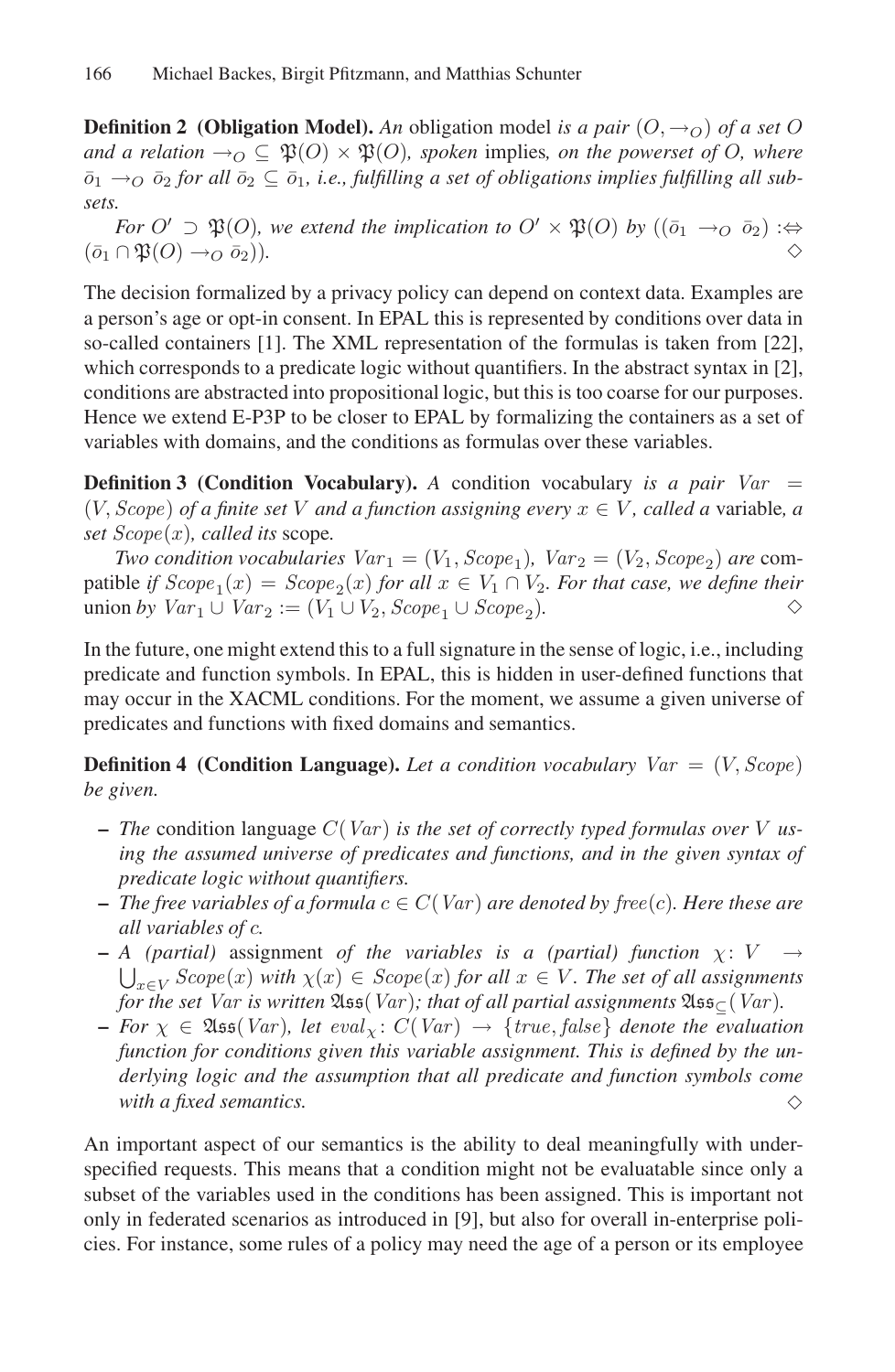role, while for many people no age or employee role is known in the enterprise. This typically does no harm because other rules apply to these persons. For such situations, we will need to know whether a condition can still become *true* or *false*, respectively, when a partial assignment is extended. Hence we define extensions.

**Definition 5 (Extension of partial assignments).** *Let a condition vocabulary Var* =  $(V, \text{Scope})$  *be given.* If  $\chi \in \mathfrak{Ass}_{\mathbb{C}}(Var)$  *is defined on*  $U \subseteq V$ *, let* 

$$
Ext(\chi, Var) := \{ \chi^* \in \mathfrak{Ass}(Var) \mid \forall u \in U : \chi^*(u) = \chi(u) \}
$$

*denote the set of* extensions *of*  $\chi$ .

#### **2.2 Syntax of E-P3P Policies**

An E-P3P policy is a triple of a vocabulary, a set of authorization rules, and a default ruling. The vocabulary defines element hierarchies for data, purposes, users, and actions, as well as the obligation model and the condition vocabulary. Data, users and actions are as in most access-control policies (except that users are typically called "subjects" there, which in privacy would lead to confusion with data subjects), and purposes are an important additional hierarchy for the purpose binding of collected data.

**Definition 6 (Vocabulary).** A vocabulary *is a tuple*  $Voc = (UH, DH, PH, AH,$ *Var* , *OM* ) *where UH , DH , PH , and AH are hierarchies called user, data, purpose, and action hierarchy, respectively, and Var is a condition vocabulary and OM an obligation model.*  $\Diamond$ 

As a naming convention, we assume that the components of a vocabulary called *Voc* are always called as in Definition 6 with  $UH = (U, >_U)$ ,  $DH = (D, >_D)$ ,  $PH = (P, >_P)$ ,  $AH = (A, >_A)$ ,  $Var = (V, Scope)$ , and  $OM = (O, \rightarrow_O)$ , except if explicitly stated otherwise. In a vocabulary called *Voc<sub>i</sub>* all components also get a subscript  $i$ , and similarly for superscripts. A rule set contains authorization rules that allow or deny operations. A rule basically consists of one element from each vocabulary component. Additionally, it starts with an integer precedence, and ends with a ruling.

**Definition 7 (Ruleset and Privacy Policy).** *A* ruleset *for a vocabulary Voc is a subset*  $of \mathbb{Z} \times U \times D \times P \times A \times C(Var) \times \mathfrak{P}(O) \times \{+, \circ, -\}.$ 

*A* privacy policy *or* E-P3P policy *is a triple* (*Voc*, R, *dr* ) *of a vocabulary Voc, a rule-set* R *for Voc, and a* default ruling  $dr \in \{+, \circ, -\}$ *. The set of these policies is called EP3P, and the subset for a given vocabulary EP3P*(*Voc*).  $\diamondsuit$ 

In EPAL, precedences are only given implicitly by the textual order of the rules. Hence our explicit precedences, and the fact that several rules can have the same precedence, make E-P3P a superset of EPAL. The rulings  $+$ ,  $\circ$ , and  $-$  mean 'allow', 'don't care', and 'deny'. The ruling ◦ was not yet present in [2]. In EPAL, it is called 'obligate' because it enables rules that do not make a decision, but only impose additional obligations. An example is a global rule "Whenever someone tries to access my data, I want to receive a notification".

As a naming convention, we assume that the components of a privacy policy called *Pol* are always called as in Definition 7, and if *Pol* has a sub- or superscript, then so do the components.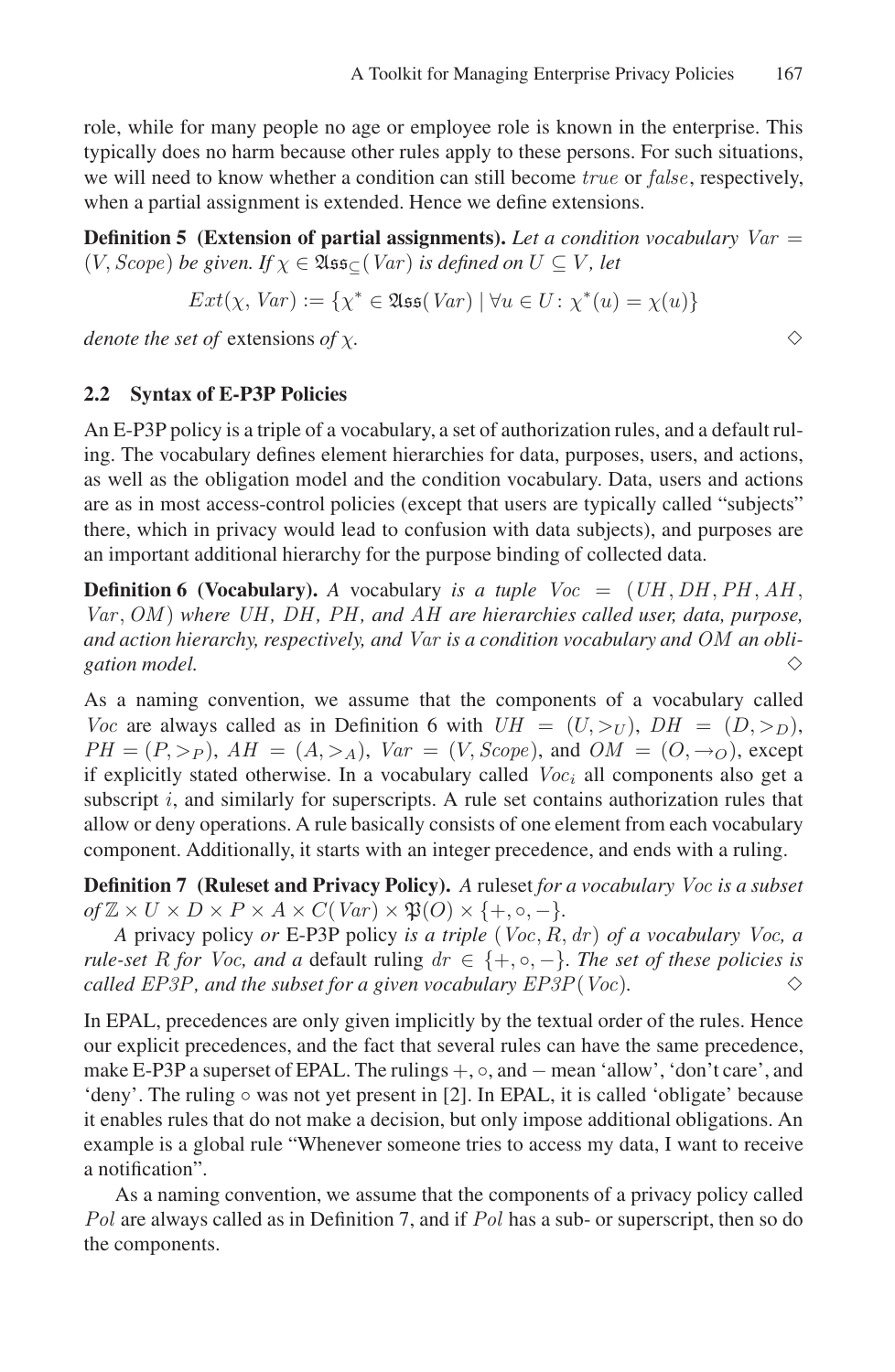#### **2.3 Semantics of E-P3P Policies**

An E-P3P request is a tuple  $(u, d, p, a)$  which should belong to the set  $U \times D \times P \times A$  for the given vocabulary. Note that E-P3P and EPAL requests are not restricted to "ground terms" as in some other languages, i.e., minimal elements in the hierarchies. This is useful if one starts with coarse policies and refines them because elements that are initially minimal may later get children. For instance, the individual users in a "department" of an "enterprise" may not be mentioned in the CPO's privacy policy, but in the department privacy policy. For similar reasons, we also define the semantics for requests outside the given vocabulary. We assume a superset  $S$  in which all hierarchy sets are embedded; in practice it is typically a set of strings or valid XML expressions.

**Definition 8 (Request).** *For a vocabulary Voc, we define the set of* valid requests *as*  $Req(Voc) := U \times D \times P \times A$ *. Given a superset* S *of the sets*  $U, D, P, A$  *of all considered vocabularies, the set of* all requests *is*  $Req := S^4$ .

The semantics of a privacy policy *Pol* is a function *eval Pol* that processes a request based on a given, possibly partial, assignment.

The evaluation result is a pair  $(r, \bar{\sigma})$  of a ruling (decision) and associated obligations. Our semantics extends that of [2] in three ways. First, we have to deal with the new partial assignments in the conditions of rules. Secondly, the ruling  $\circ$  that was added to the rule syntax gets a semantics; as explained above it is used to make obligations without enforcing a decision. Thirdly, the ruling r may not only be  $+$ ,  $\circ$ , or  $-$  as in a rule, but also *scope error* or *conflict error* . This denotes that the request was out of scope of the policy or that there was a conflict among applicable rules. The reason for distinguishing these errors is that out-of-scope errors can be eliminated by enlarging the policy, in contrast to conflict errors. This will become important for policy composition.

The semantics is defined by a virtual pre-processing that unfolds the hierarchies and a request processing stage. Note that this is only a compact definition of the semantics and not an efficient real evaluation algorithm.

**Definition 9 (Unfolded Rules).** *For a privacy policy Pol* = (*Voc*, R, *dr* )*, the* unfolded rule set *UR*(*Pol*) *is defined as follows:*

$$
URdown(Pol) := \{ (i, u', d', p', a', c, \overline{o}, r) \mid \exists (i, u, d, p, a, c, \overline{o}, r) \in R
$$
  
\nwith  $u \geq_U u' \land d \geq_D d' \land p \geq_P p' \land a \geq_A a' \};$   
\n
$$
UR(Pol) := URdown(Pol)
$$
  
\n
$$
\cup \{ (i, u', d', p', a', c, \overline{o}, -) \mid \exists (i, u, d, p, a, c, \overline{o}, -) \in URdown(Pol)
$$
  
\nwith  $u' \geq_U u \land d' \geq_D d \land p' \geq_P p \land a' \geq_A a \}.$ 

Note that 'deny'-rules are inherited both downwards and upwards along the four hierarchies while 'allow'-rules are inherited only downwards. The reason is that the hierarchies are considered groupings; if access is forbidden to an element of a group, it is also forbidden for the group as a whole.

Next we define which rules are applicable for a request given a partial assignment of the condition variables. These (unfolded) rules have the user, data, purpose, and action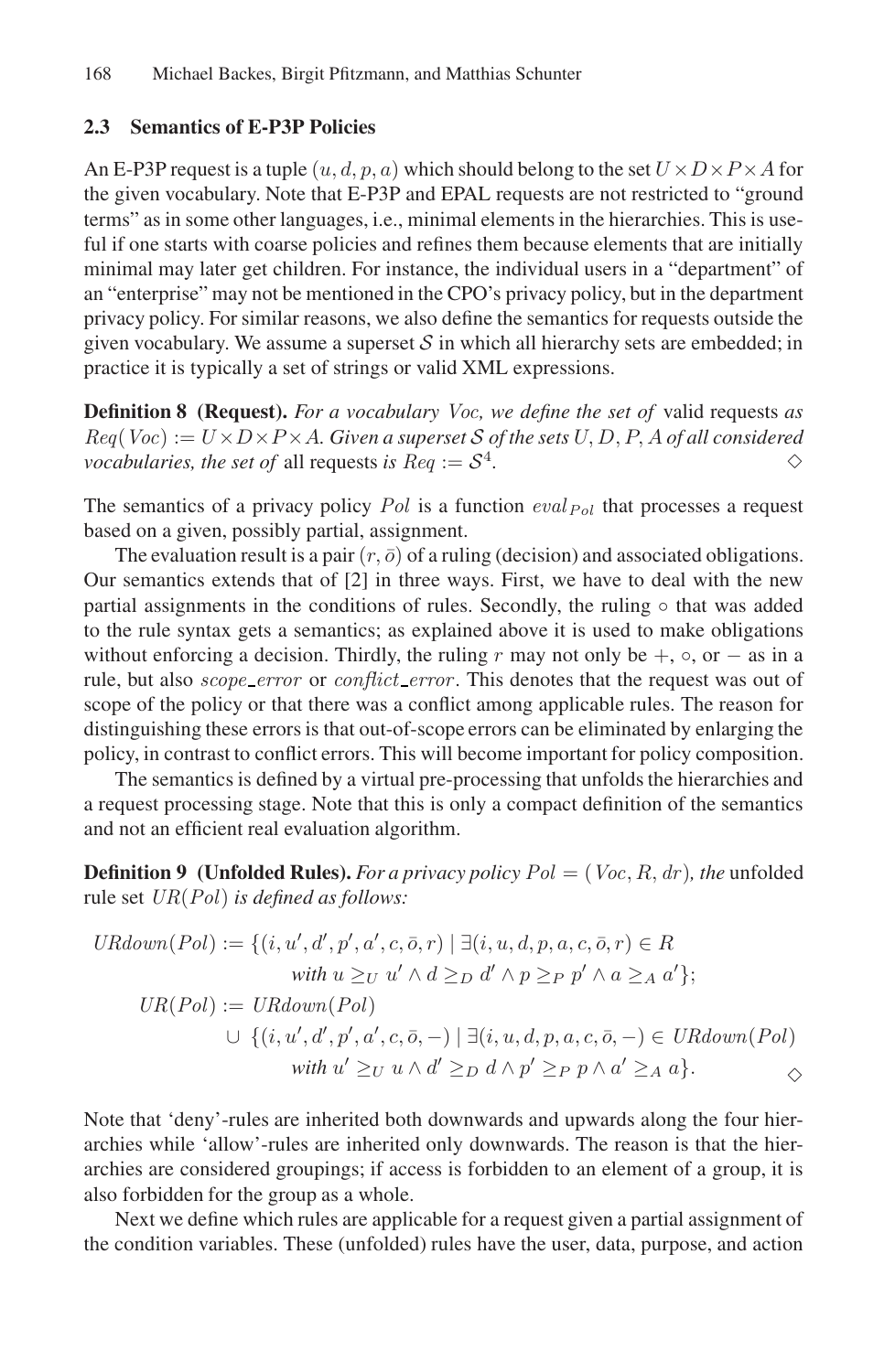as in the request. Positive rules are only defined to be applicable if they evaluate to *true* for all extensions of the partial assignment  $\chi$ . Negative and don't-care rules are defined to be applicable whenever the conditions could still become true. For instance, if a rule forbids access to certain data for minors, a child should not be able to obtain access by omitting its age, and obligations from don't-care rules for children should apply.

**Definition 10 (Applicable Rules).** *Let a privacy policy Pol* = (*Voc*, R, *dr* )*, a request*  $q = (u, d, p, a) \in \text{Reg}(Voc)$ , and a partial assignment  $\chi \in \mathfrak{Ass}_{\mathbb{C}}(Var)$  be given. Then *the set of* applicable rules *is*

$$
AR(Pol, q, \chi) :=
$$
  
\n
$$
\{(i, u, d, p, a, c, \overline{o}, +) \in UR(Pol) \mid \forall \chi^* \in Ext(\chi, Var) : eval_{\chi^*}(c) = true \}
$$
  
\n
$$
\cup \{(i, u, d, p, a, c, \overline{o}, r) \in UR(Pol) \mid r \in \{-, \circ\} \land
$$
  
\n
$$
\exists \chi^* \in Ext(\chi, Var) : eval_{\chi^*}(c) = true \}.
$$

For formulating the semantics, we need the maximum and minimum precedence in a policy.

**Definition 11 (Precedence Range).** *For a privacy policy*  $Pol = (Voc, R, dr)$ *, let*  $max(Pol) := max\{i \mid \exists (i, u, d, p, a, c, \overline{o}, r) \in R\}$ , and similarly  $min(Pol)$ .  $\diamond$ 

We can now define the actual semantics, i.e., the result of a request given a partial assignment. Recall that rules with ruling  $\circ$  are provided to allow obligations to accumulate before the final decision; this is done in a set  $\bar{o}_{acc}$ .

**Definition 12 (Semantics).** Let a privacy policy  $Pol = (Voc, R, dr)$ , a request  $q =$  $(u, d, p, a) \in \text{Reg}$ *, and a partial assignment*  $\chi \in \mathfrak{Ass}_{\mathbb{C}}(\text{Var})$  *be given. Then the* evaluation result  $(r, \bar{\rho}) := eval_{Pol}(q, \chi)$  *of policy Pol for q and*  $\chi$  *is defined by the following algorithm, starting with*  $\bar{o}_{acc} := \emptyset$ *. Every "return" aborts the algorithm.* 

- **−** Out-of-scope testing. *If*  $q \notin \text{Reg}(\text{Voc})$ , *return*  $(r, \bar{o}) := (scope\_error, \emptyset)$ *.*
- **–** Processing by precedence. *For each precedence level* i := *max* (*Pol*) *down to min*(*Pol*)*:*
	- Accumulate obligations. For each applicable rule  $(i, u, d, p, a, c, \bar{o}', r) \in$  $AR(Pol, q, \chi)$ *, set*  $\bar{o}_{acc} := \bar{o}_{acc} \cup \bar{o}'$ *.*
	- Conflict detection. *If two conflicting rules*  $(i, u, d, p, a, c_1, \overline{o}_1, +)$  *and*  $(i, u, d, p, a, c_2, \overline{o}_2, -)$  *exist in*  $AR(Pol, q, \chi)$ *, return* (*conflict\_error*,  $\emptyset$ )*.*
	- Normal ruling. *If at least one rule*  $(i, u, d, p, a, c, \overline{o}', r) \in AR(Pol, q, \chi)$  *with*  $r \neq \circ$  *exists, return*  $(r, \bar{o}_{acc})$ .
- **–** Default ruling. If this step is reached, return  $(r, \bar{o}) := (dr, \bar{o}_{acc})$ .

*We also say that policy Pol rules*  $(r, \bar{o})$  *for q and*  $\chi$ *, omitting q and*  $\chi$  *if they are clear from the context.*  $\Diamond$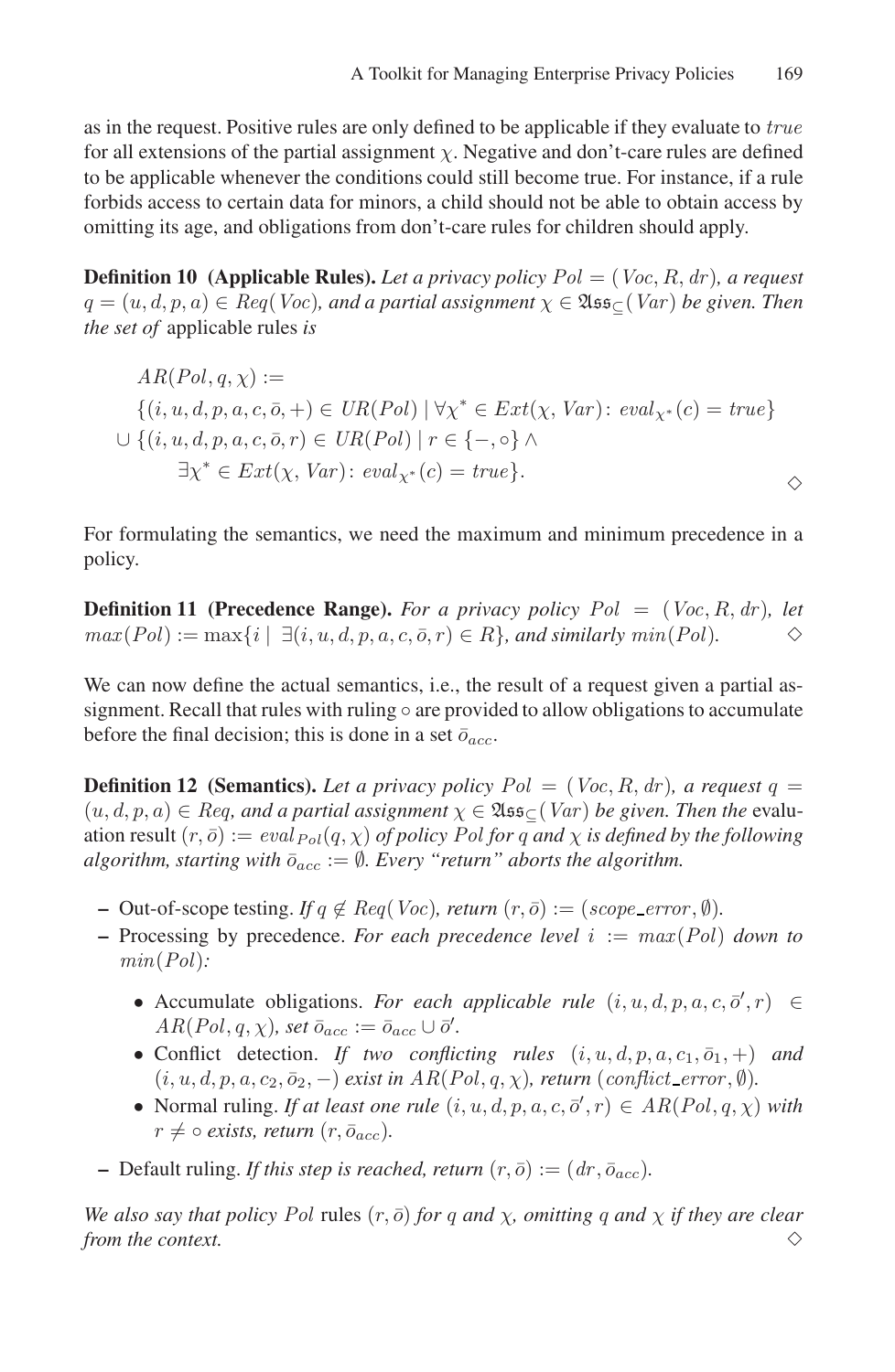## **3 Refinement of Privacy Policies**

In this section, we define the notion of refinement for E-P3P policies. As explained in the introduction, refinement is the foundation of almost all operations on policies. We further define policy equivalence and show that it equals mutual refinement.

Refining a policy  $Pol_1$  means adding more details, both rules and vocabulary, while retaining its meaning with respect to the original vocabulary. Our notion of refinement allows policy  $Pol_2$  to define a ruling if  $Pol_1$  does not care. Additionally, it is allowed to extend the scope of the original policy and to define arbitrary rules for the new elements. In all other cases, the rulings of both policies must be identical. This also comprises the ruling *conflict error* . For new elements however, we have to capture that if they are appended to the existing hierarchies, there could exist applicable rules for these elements if they were already present, and newly added rules for these elements could influence existing elements as well. As an example, a rule for a "department" may forbid its "employees" to access certain data for marketing purposes. Now if a new employee is added, this rule should as well be applicable; furthermore, defining a new rule for this case with higher precedence, e.g., granting the new employee an exception to the department's rule should obviously not yield a refinement any more. In our definition of refinement, we therefore do not evaluate each policy on its own vocabulary but on the joint vocabulary of both policies. Since joining two vocabularies, i.e., joining their respective hierarchies, might not yield another vocabulary, we introduce the notion of compatible vocabularies.

**Definition 13 (Compatible Vocabulary).** *Two vocabularies Voc*<sub>1</sub> *and Voc*<sub>2</sub> *are* compatible *if their condition vocabularies are compatible and all hierarchy unions*  $UH_1 \cup$ *UH*<sub>2</sub>*, DH*<sub>1</sub>∪ *DH*<sub>2</sub>*, PH*<sub>1</sub>∪ *PH*<sub>2</sub>*,* and *AH*<sub>1</sub>∪ *AH*<sub>2</sub> are hierarchies again.

*We define the union of two compatible vocabularies as*  $Voc_1 \cup Voc_2 := (UH_1 \cup$ *UH*<sub>2</sub>, *DH*<sub>1</sub>∪ *DH*<sub>2</sub>, *PH*<sub>1</sub>∪ *PH*<sub>2</sub>, *AH*<sub>1</sub>∪ *AH*<sub>2</sub>, *Var*<sub>1</sub>∪ *Var*<sub>2</sub>, *OM*<sub>1</sub>∪ *OM*<sub>2</sub>).

Dealing with the respective obligations is somewhat more difficult. Intuitively, one wants to express that a finer policy may also contain refined obligations. However, since a refined policy might contain additional obligations, whereas some others have been omitted, it is not possible to simply compare these obligations in the obligation model of the original policy. (Recall that we also use refinement to compare arbitrary policies; hence one cannot simply expect that all vocabulary parts of the refined policy are supersets of those of the coarser policy.)

As an example, let the obligation model of the coarser policy contain obligations o = "delete in a week" and  $o_1$  = "delete in a month" with the implication  $o \rightarrow o_1$   $o_1$ . The refined policy contains  $o_2$  = "delete immediately" and o as above with  $o_2 \rightarrow o_2$  o. Now  $o_2$  should be a refinement of  $o_1$ , but this cannot be deduced in either of the obligation models. Hence both obligation models have to be used, i.e., one has  $o_2 \rightarrow o_2 o_1 o_1$ . We define this as *obligation refinement*. In order to obtain a meaningful refinement from the point of view of  $Pol_1$ , the relation  $\rightarrow_{O_2}$  has to be certified by a party trusted by the maintainer of  $Pol_1$ .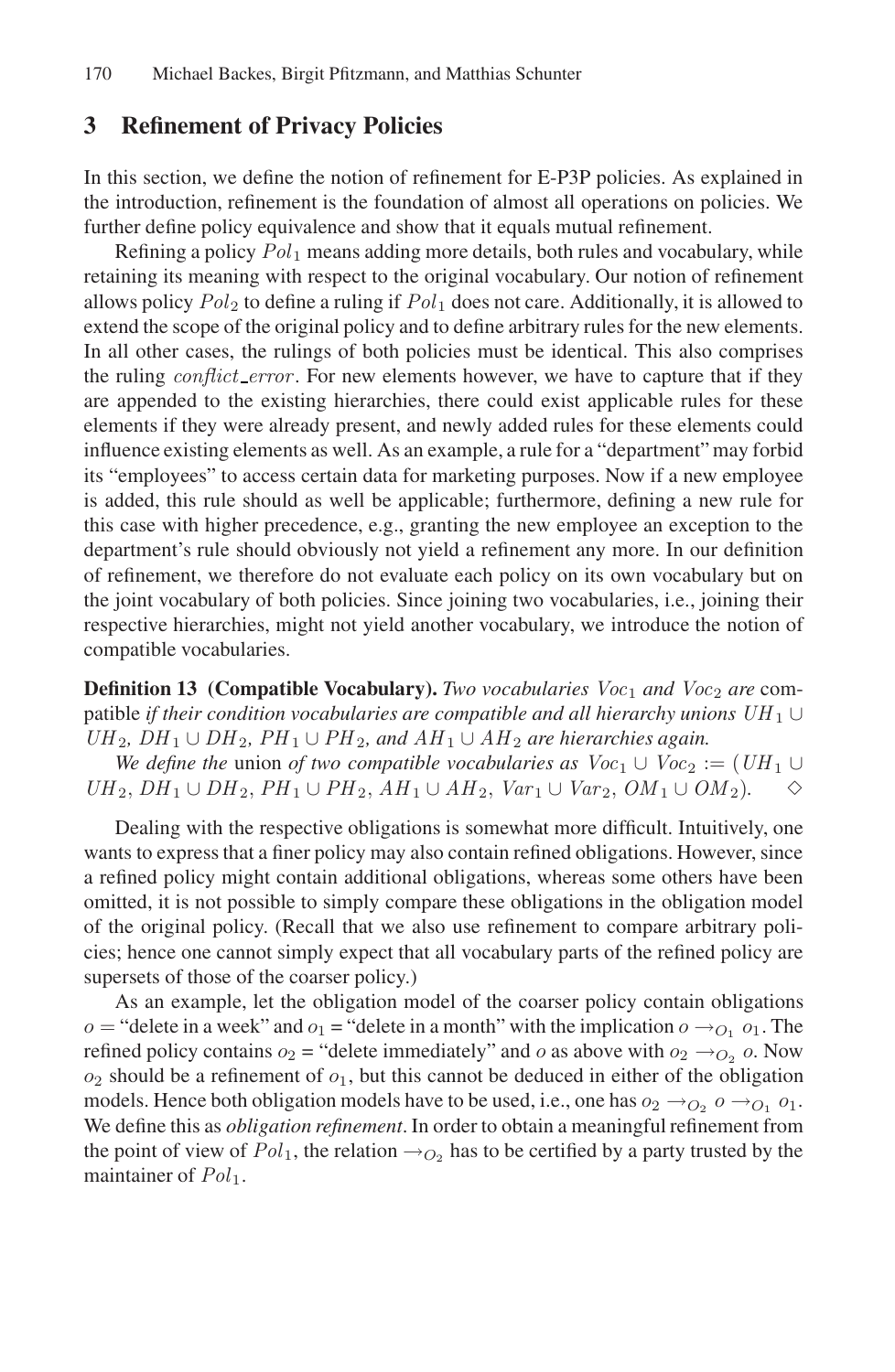**Definition 14 (Obligation Refinement).** Let two obligation models  $(O_i, \rightarrow O_i)$  and  $\overline{o}_i \subseteq O_i$  *for*  $i = 1, 2$  *be given. Then*  $\overline{o}_2$  *is a* refinement *of*  $\overline{o}_1$ *, written*  $\overline{o}_2 \prec \overline{o}_1$ *, iff the following holds:*

$$
\exists \bar{o} \subseteq O_1 \cap O_2 \colon \bar{o}_2 \to_{O_2} \bar{o} \to_{O_1} \bar{o}_1.
$$

We are now ready to introduce our notion of policy refinement.

**Definition 15 (Policy Refinement).** Let two privacy policies  $Pol_i = (Voc_i, R_i, dr_i)$ *for*  $i = 1, 2$  *with compatible vocabularies be given, and set*  $Pol_i^* = (Voc_i^*, R_i, dr_i)$ *for*  $i = 1, 2$ *, where*  $\textit{Voc}_i^* = (\textit{UH}_1 ∪ \textit{UH}_2, \textit{DH}_1 ∪ \textit{DH}_2, \textit{PH}_1 ∪ \textit{PH}_2, \textit{AH}_1 ∪ \textit{AH}_2,$ *Var*<sub>i</sub>, *OM*<sub>i</sub>)*. Then*  $Pol_2$  *is a* refinement *of*  $Pol_1$ *, written*  $Pol_2 \prec Pol_1$ *, iff for every*  $a$ *assignment*  $\chi \in \mathfrak{Ass}_{\mathbb{C}}(Var_1 \cup Var_2)$  *and every authorization request*  $q \in Reg$  *one of the following statements holds, where*  $(r_i, \bar{o}_i) := eval_{Pol_i^*}(q, \chi)$  *for*  $i := 1, 2$ *:* 

$$
-(r_1, \bar{o}_1) = (r_2, \bar{o}_2) = (conflict_error, \emptyset).
$$
  
\n
$$
-(r_1, \bar{o}_1) = (scope_error, \emptyset).
$$
  
\n
$$
- r_1 \in \{+, -\} \text{ and } r_2 = r_1 \text{ and } \bar{o}_2 \prec \bar{o}_1.
$$
  
\n
$$
- r_1 = \circ \text{ and } r_2 \in \{+, \circ, -\} \text{ and } \bar{o}_2 \prec \bar{o}_1.
$$

Besides this rather strict notion of refinement, we can also define a notion of *weak refinement*, denoted by  $\tilde{\prec}$ , where the refining policy may be less permissive than the original policy. The only difference to Definition 15 is that  $+$  is treated like  $\circ$  in the fourth statement instead of like − in the third statement. Weak refinement corresponds to the intuition that a policy  $Pol_1$  implements a privacy promise or requirement to use data at most for certain purposes, so that a refining policy  $Pol_2$  can only restrict that usage. However, while weak definition prevents misuse, it does not preserve guaranteed access rights: For instance,  $Pol_1$  may guarantee an individual the right to read her data while policy  $Pol_2$  does not. Strong refinement therefore seems the more useful notion for E-P3P with its 3-valued logic where ◦, meaning 'don't-care', is also a valid ruling. In contrast one might choose weak refinement for a 2-valued policy language with only the rulings + and −. We therefore concentrate on strong refinement.

After refinement, we now introduce a notion of equivalence of policies. Similar to policy refinement, we start with the equivalence of obligations.

**Definition 16 (Obligation Equivalence).** *Let two obligation models*  $(O_i, \rightarrow O_i)$  *and*  $\overline{o}_i \subseteq O_i$  *for*  $i = 1, 2$  *be given. Then*  $\overline{o}_1$  *and*  $\overline{o}_2$  *are* equivalent, written  $\overline{o}_1 \equiv \overline{o}_2$ , *iff*  $\bar{o}_1 \prec \bar{o}_2$  and  $\bar{o}_2 \prec \bar{o}_1$ .  $\diamondsuit$ 

The relation  $\equiv$  is clearly symmetric.

**Definition 17 (Policy Equivalence).** *Two privacy policies Pol<sub>1</sub> and Pol<sub>2</sub> with compatible vocabularies are equivalent, written*  $Pol_1 \equiv Pol_2$ *, iff for every assignment*  $\chi \in \mathfrak{Ass}_{\mathbb{C}}(\textit{Var}_1 \cup \textit{Var}_2)$  *and every request*  $q \in \textit{Reg we have}$ 

$$
r_1 = r_2 \text{ and } \bar{o}_1 \equiv \bar{o}_2
$$

*for the evaluation results*  $(r_1, \bar{o}_1) := eval_{Pol_1}(q, \chi)$  *and*  $(r_2, \bar{o}_2) := eval_{Pol_2}(q, \chi)$ .  $\diamond$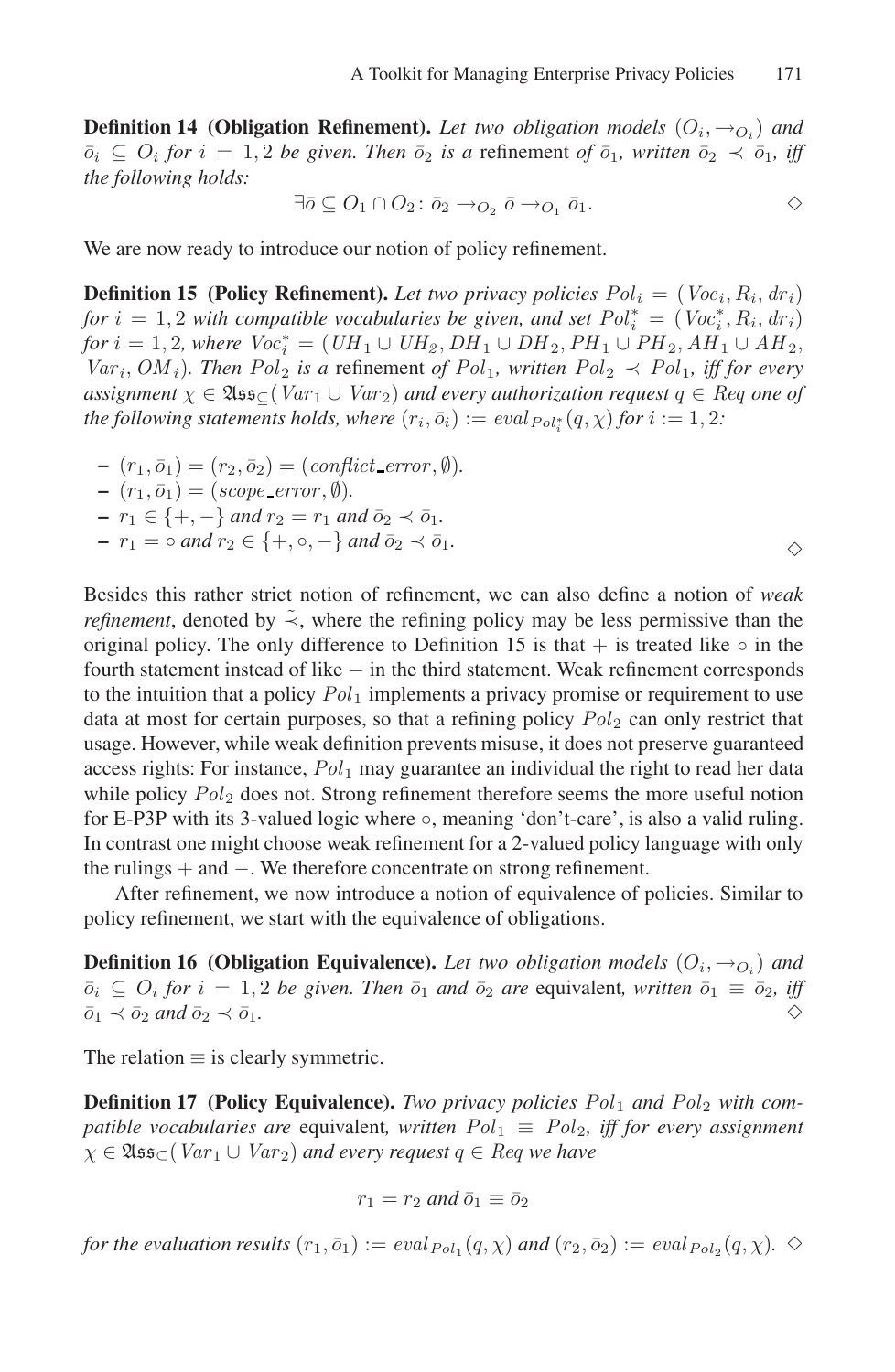Clearly, policy equivalence is a symmetric relation, since obligation equivalence is symmetric. We can now establish the following theorem.

**Theorem 1.** *Two privacy policies*  $Pol_1$ ,  $Pol_2$  *are equivalent if and only if they are mutual refinements. Formally,*

$$
Pol_1 \equiv Pol_2 \Leftrightarrow Pol_1 \prec Pol_2 \wedge Pol_2 \prec Pol_1.
$$

*Proof.* Let an assignment  $\chi \in \mathfrak{Ass}_{\mathbb{C}}(Var_1 \cup Var_2)$  and an authorization request  $q \in Reg$  be given. Note that  $Pol_1 \equiv Pol_2$  implies  $Reg(Voc_1) = Reg(Voc_2)$ , as otherwise there exists  $q \in \text{Reg}(Voc_1) \setminus \text{Reg}(Voc_2)$  without loss of generality such that  $eval_{Pol_2}(q, \chi) = (scope\_error, \emptyset) \neq eval_{Pol_1}(q, \chi)$ . Similarly, we can show that  $Pol_1 \prec Pol_2 \land Pol_2 \prec Pol_1$  implies  $Reg(Voc_1) = Reg(Voc_2)$ , as for  $q \in$  $Reg(Voc_1) \setminus Reg(Voc_2)$ , we have  $eval_{Pol_2}(q, \chi) = (scope\_error, \emptyset) \neq eval_{Pol_1}(q, \chi)$ , which contradicts  $Pol_2 \prec Pol_1$ . Therefore, we have  $Pol_i = Pol_i^*$  for  $i = 1, 2$ , with  $Pol_i^*$  as in Definition 15, i.e., we can consider the evaluation of  $Pol_i$  instead of  $Pol_i^*$  to show refinement. Hence let  $(r_i, \bar{o}_i) := eval_{Pol_i}(q, \chi) = eval_{Pol_i^*}(q, \chi)$  for  $i = 1, 2$  be the corresponding rulings.

 $\rightarrow$ " Since policy equivalence is symmetric, it is sufficient to show that  $Pol_2$  refines *Pol*<sub>1</sub>. If  $(r_1, \bar{o}_1) = (conflict_error, \emptyset)$  then also  $(r_2, \bar{o}_2) = (conflict_error, \emptyset)$ because  $Pol_1 \equiv Pol_2$ . If  $(r_1, \bar{o}_1) = (scope\_error, \emptyset)$ , nothing has to be shown. Now let  $r_1 \in \{+, \circ, -\}$ . Policy equivalence implies  $r_2 = r_1$  and  $\bar{o}_2 \equiv \bar{o}_1$ ; this is sufficient for refinement.

**"**⇐**"** We distinguish the following cases:

- $(r_1, \bar{o}_1)=(\text{conflict\_error}, \emptyset)$ . Then we also have  $(r_2, \bar{o}_2)=(\text{conflict\_error}, \emptyset)$ since  $Pol_2$  refines  $Pol_1$ . This implies  $\bar{o}_1 \equiv \bar{o}_2$ .
- $(r_1, \bar{o}_1)=(\textit{scope\_error}, \emptyset)$ . If  $r_2 \neq r_1$  we immediately obtain that  $\textit{Pol}_1$  is not a refinement of  $Pol_2$ . Thus  $r_2 = scope_error$ . This implies  $\bar{o}_2 = \emptyset$  and thus  $\bar{o}_2 \equiv \bar{o}_1.$
- $r_1 \in \{+, -\}$ . Then  $r_2 = r_1$  since  $Pol_2$  refines  $Pol_1$ . Further, since  $Pol_1$  and  $Pol_2$ are mutual refinements, we have  $\bar{o}_1 \prec \bar{o}_2$  and  $\bar{o}_2 \prec \bar{o}_1$  and thus  $\bar{o}_1 \equiv \bar{o}_2$ .
- $r_1 = \circ$ . Assume for contradiction that  $r_2 \in \{+, -\text{, scope\_error}, \text{conflict\_error}\}.$ In this case  $Pol_1$  is no refinement of  $Pol_2$  any longer. Further, as in the previous case, we have  $\bar{o}_1 \prec \bar{o}_2$  and  $\bar{o}_2 \prec \bar{o}_1$  and thus  $\bar{o}_1 \equiv \bar{o}_2$ .

### **4 Composition of Privacy Policies**

In this section, we introduce two notions of composition of E-P3P policies, i.e., the merging of two somehow compatible policies.

In an enterprise, policies may be defined on multiple levels in a management hierarchy. A chief privacy officer (CPO) may define enterprise-wide mandatory policy rules that implement the applicable privacy laws. In addition, the CPO can define defaults that apply if a department does not define its own rules. A department can then define its own privacy policy rules. These rules override the default rules but are overruled by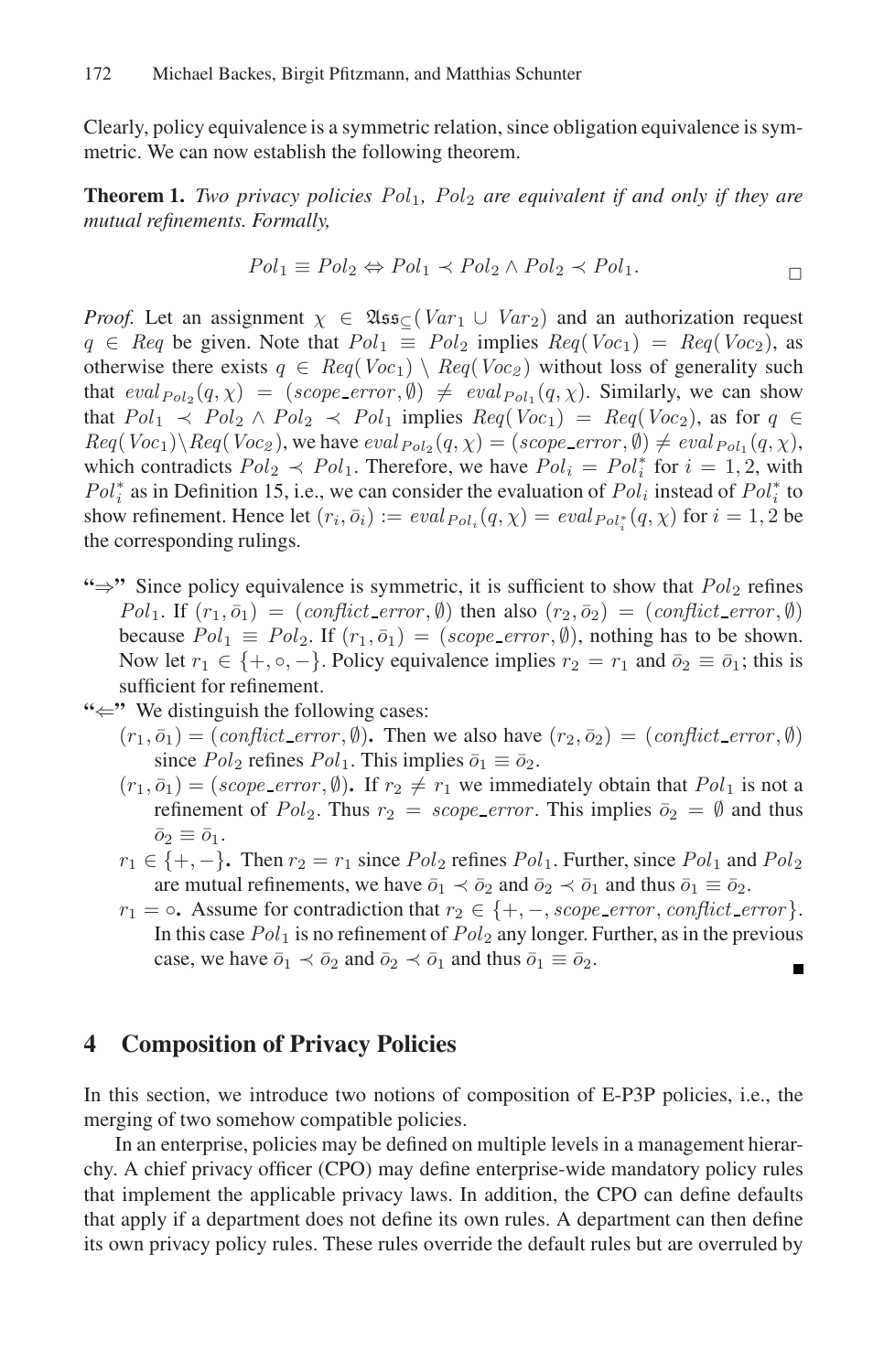the mandatory rules of the CPO. In order to allow such distributed authoring and maintenance of privacy policies, we now introduce a notion of policy composition. If two policies are composed, both rule-sets are enforced. By defining that one policy has a higher precedence than the other, one can define one way to resolve conflicts. For such precedence shifts and for dealing with default values, we start with the notion of the *normalization* of a policy.

#### **4.1 Policy Normalization**

Recall that the default ruling of a policy determines the result if no rule applies for a given request although the request is in the scope of the policy. When composing policies, different default rulings must be resolved first. This is simple if the scope is the same or the default ruling is the same. To resolve the more challenging cases, we first convert the default ruling of a policy into a set of normal rules. These new rules have the default ruling as their ruling, lowest precedence, no obligations and conditions, and they cover the root elements of all hierarchies.

**Definition 18 (Policy with Removed Default Ruling).** *Let Pol* = (*Voc*, R, *dr* ) *be a privacy policy and*  $\underline{i} \in \mathbb{Z}$ *. Then the* policy with removed default ruling *for Pol wrt.*  $\underline{i}$  *is the following policy rmDR*(*Pol*, i)*:*

*If*  $dr = \circ$ *, then*  $rmDR(Pol, i) := Pol$ *.* 

*Else for every hierarchy*  $XH = (H, >_H)$ , let  $roots(XH) := \{x \in H \mid \neg \exists x' \in$  $H: x' > H(x)$ *. Then*  $rmDR(Pol, i) := (Voc, R', \circ)$  with  $R' := R \cup DR$  and

$$
DR := \{ (\underline{i}, u, d, p, a, \emptyset, \emptyset, dr) \mid u \in roots(UH) \land d \in roots(DH) \land p \in roots(PH) \land a \in roots(AH) \}.
$$

 $We abbreviate rmDR(Pol) := rmDR(Pol, min(Pol) - 1).$   $\Diamond$ 

We now show that a policy with removed default ruling is equivalent to the original policy if  $i$  is smaller than all the precedences in the original policy.

**Lemma 1.** Let  $Pol = (Voc, R, dr)$  be a privacy policy and  $\underline{i} \in \mathbb{Z}$  with  $\underline{i} < min(Pol)$ . *Then*  $rmDR(Pol, i) \equiv Pol$ *. In particular, this implies*  $rmDR(Pol) \equiv Pol$ .  $\Box$ 

*Proof.* Let a request  $q \in \text{Reg}$  and an assignment  $\chi \in \mathfrak{Ass}_{\mathbb{C}}(\text{Var})$  be given. Since Pol and *rmDR*(*Pol*) have the same vocabulary, we can show refinement using the evaluation of *Pol* and *rmDR*(*Pol*) instead of *Pol* <sup>∗</sup> and *rmDR*(*Pol*)<sup>∗</sup> as defined in Definition 15. Equal vocabularies also imply that either both policies rule ( $\text{scope\_error}, \emptyset$ ) or none of them.

If *Pol* rules (*conflict\_error*,  $\emptyset$ ) then so does  $rmDR(Pol, i)$ , since the rules in *DR* have lower precedence than all rules in R. Furthermore, all rules in *DR* have identical ruling; hence they cannot induce a conflict error. Thus either both policies rule  $(conflict_error, \emptyset)$  or none of them.

If a rule  $\rho$  from R applies to this request, it applies for both policies, since every rule of *Pol* is also contained in the ruleset of *rmDR*(*Pol*, i). Moreover, every rule in *DR* has lower priority than  $\rho$  by construction. Hence neither a rule in DR nor the default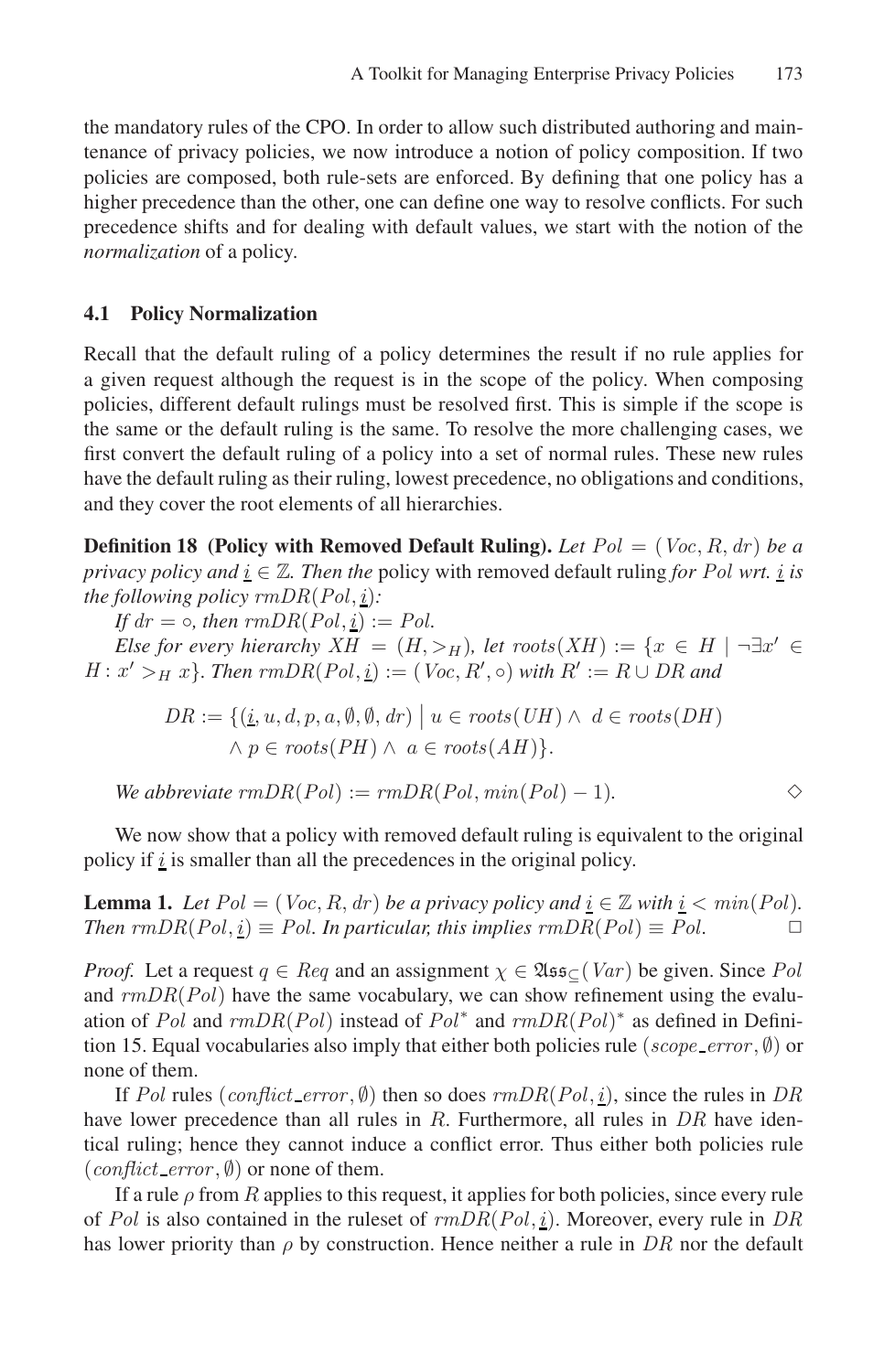ruling applies. Thus *Pol* and  $rmDR(Pol, i)$  output the same pair  $(r, \bar{o})$ . Conversely, if a rule  $\rho \in DR$  applies, this means that no rule of R applies, but the request is in scope of the policy. In this case *Pol* outputs  $(dr, \bar{o}_{acc})$ , where  $\bar{o}_{acc}$  is the set of obligations accumulated while processing R. The policy  $rmDR(Pol, i)$  applies the rule  $\rho$ , which also yields  $(dr, \bar{o}_{acc})$  since no obligation is added by any rule in *DR*.

Next, we introduce an operation for changing the precedence of the rules of a policy, e.g., to overcome possible conflicts when merging the policy with another one. As a collective change for all rules seems useful, we define a precedence shift, which adds a fixed number to the precedence of all rules in a policy. This is particularly useful for the example at the beginning of this section, where the department policy can be shifted downwards to have lower precedences than the policy of the CPO.

**Definition 19 (Precedence Shift).** *Let Pol* = (*Voc*, R, *dr* ) *be a privacy policy and j* ∈ ℤ. Then  $Pol + j := (Voc, R + j, dr)$  with  $R + j := \{(i + j, u, d, p, a, c, \overline{o}, r) \mid$  $(i, u, d, p, a, c, \overline{o}, r) \in R$  *is called the* precedence shift *of Pol by j.* We define Pol −  $j := Pol + (-j).$ 

**Lemma 2.** *A privacy policy Pol is equivalent to*  $Pol + j$  *for all*  $j \in \mathbb{Z}$ .

*Proof.* By Theorem 1, it is sufficient to show that *Pol* refines  $Pol + j$  for all  $j \in \mathbb{Z}$ .

Let j, a request  $q \in \text{Req}$ , and an assignment  $\chi \in \mathfrak{Ass}_{\mathbb{C}}(\text{Var})$  be given. By construction, the rules that apply to this request in  $Pol$  and  $Pol + j$  can only differ in their precedence. Furthermore, if a rule applies in *Pol*, it also applies after the precedence shift, since the precedence of *all* rules in  $Pol + j$  has been shifted similarly. Applying the same rule in both policies in particular yields the same set of obligations. Hence *Pol* refines  $Pol + j$ .

We now define the normalization of a policy. This corresponds to a precedence shift yielding a default ruling of precedence 0. Normalized policies are used in the definition of the ordered composition of two policies defined below.

**Definition 20** (Normalized Policy). Let Pol be a privacy policy. Then  $\text{norm}_0(Pol) :=$  $rmDR(Pol - min(Pol) + 1, 0)$  *is called the* normalized policy *for Pol.*  $\diamond$ 

**Lemma 3.** *For every privacy policy Pol, we have*  $\text{norm}_0(Pol) \equiv Pol$ .

*Proof.* By definition, the precedence of all rules in  $\text{norm}_0(Pol)$  is greater than 0. Hence the claim follows from Lemmas 1 and 2.

### **4.2 Definition of Composition**

We now have the tools ready to turn our attention to policy composition. The simplest case of merging two policies with compatible vocabularies is to compute the union of the two rule sets. This direct composition assumes that the precedences used in both policies have a common meaning. However, translating the default ruling of a policy is tricky: If elements are in the scope of only one policy, the default ruling of this policy should apply. If elements are covered by both policies, a conflict between the two default rulings needs to be resolved.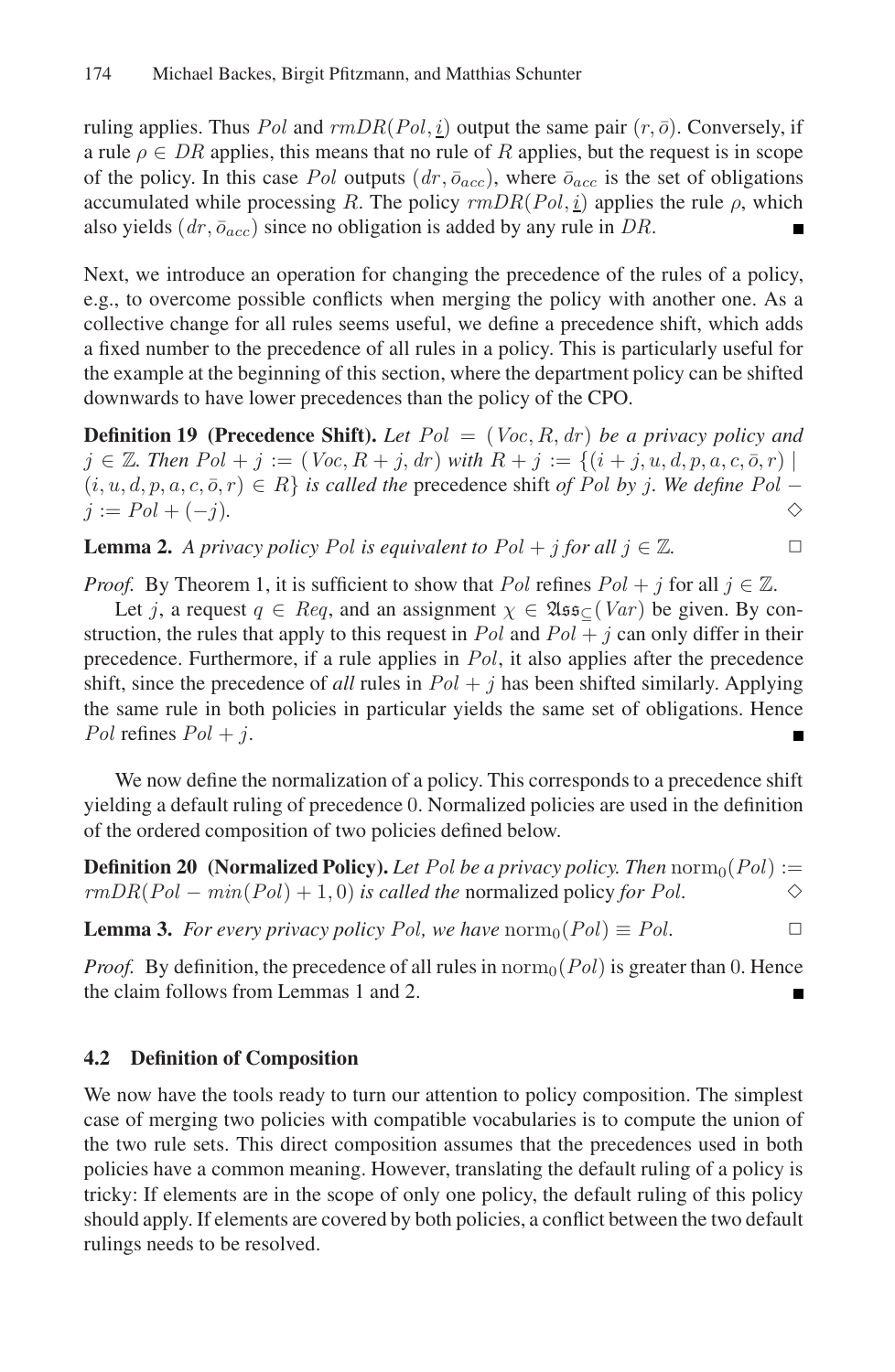**Definition 21 (Direct Composition).** Let Pol<sub>1</sub> and Pol<sub>2</sub> be two privacy policies *with compatible vocabularies. Let*  $m := min\{min(Pol_1), min(Pol_2)\}$  *and*  $Pol'_i :=$  $(Voc_i, R_i^j, \circ) := \text{rm}DR(Pol_i, m)$  *for*  $i = 1, 2$ *. Then* 

$$
Pol_1 \bigcup Pol_2 := (\mathit{Voc}_1 \cup \mathit{Voc}_2, R'_1 \cup R'_2, \circ)
$$

*is called the* direct composition *of*  $Pol_1$  *and*  $Pol_2$ .

In our second type of composition, the rules of one policy, here  $Pol_2$  should be applied preferably. Hence the rules of the other policy are downgraded using a precedence shift. This also applies to the default ruling of the preferred policy, i.e., the downgraded policy is only used where it extends the scope of the preferred policy, or if no rule of the preferred policy applies and the default ruling is ◦.

**Definition 22 (Ordered Composition).** Let Pol<sub>1</sub> and Pol<sub>2</sub> be two privacy policies  $\mathcal{L}_{\text{with}}$  *compatible vocabularies.* Let  $(\mathit{Voc}_1, R''_1, \circ) := \mathit{rmDR}(\mathit{Pol}_1 - \mathit{max}(\mathit{Pol}_1) - 1)$ *,*  $and (Voc_2, R'_2, \circ) := norm_0(Pol_2)$ *. Then* 

$$
Pol_1 \subseteq Pol_2 := (Voc_1 \cup Voc_2, R_1'' \cup R_2', \circ)
$$

*is called the* ordered composition *of*  $Pol_1$  *under*  $Pol_2$ .  $\diamondsuit$ 

By the intuitive introduction to ordered compositions, an ordered composition should serve as a refinement of  $Pol_2$ . This is captured in the following lemma.

**Lemma 4.** For all privacy policies  $Pol_1$  and  $Pol_2$  with compatible vocabularies, we *have*  $Pol_1 \cup Pol_2 \prec Pol_2$ .

*Proof.* Let  $Pol_i$  =: ( $Voc_i, R_i, dr_i$ ) for  $i := 1, 2$ , and we use all notation from Definition 22. Let a request  $q = (u, d, p, a)$  and an assignment  $\chi \in \mathfrak{Ass}_{\mathbb{C}}(Var_1 \cup Var_2)$ be given. Let  $Pol_2^*$  and  $(Pol_1 \cup Pol_2)^*$  be defined according to Definition 15. Note further that  $(Pol_1 \cup Pol_2)^* = Pol_1 \cup Pol_2$  since their vocabularies are equal. We distinguish four cases:

- 1.  $Pol_2^*$  rules (*conflict\_error*,  $\emptyset$ ): In this case, two rules of the same precedence i collided in  $Pol_2^*$ . Since i is larger than the precedence of any rule of  $R_1''$  by the shifts, we also get a conflict in  $Pol_1 \bigcup Pol_2$ , and an output  $(conflict_error, \emptyset)$ .
- 2.  $Pol_2^*$  rules (*scope\_error*,  $\emptyset$ ): Nothing has to be shown for this case.
- 3.  $Pol_2^*$  rules  $(r_2, \bar{o}_2)$  with  $r_2 \neq o$ : This means that a rule  $(i_2, u, d, p, a, c_2, \bar{o}_2, r_2)$ from  $R'_2$  is applicable. Because of  $r_2 \neq \circ$  the evaluation function will stop at the precedence level  $i_2$ . Since the precedences of  $R_1''$  are always less then zero by construction whereas  $i_2 \geq 0$  by normalization, the same rules applies in  $Pol_1 \cup Pol_2$ and we obtain identical outputs, i.e.,  $Pol_1 \bigcup Pol_2$  also rules  $(r_2, \bar{o}_2)$ . Note that several rules might have already occurred that added obligations only. However, they occur in both  $Pol_2^*$  and  $Pol_1 \cup Pol_2$  and hence do not cause any harm.
- 4. No rule of  $R'_2$  fits the current request, but the request is in the scope of  $Pol_2^*$ . In this case, the (expanded) default ruling of  $Pol_2$  applies for both  $Pol_1 \cup Pol_2$  and  $Pol_2^*$ , since this ruling has higher precedence than any rule in  $R_1''$ . If  $dr_2 \neq \infty$ ,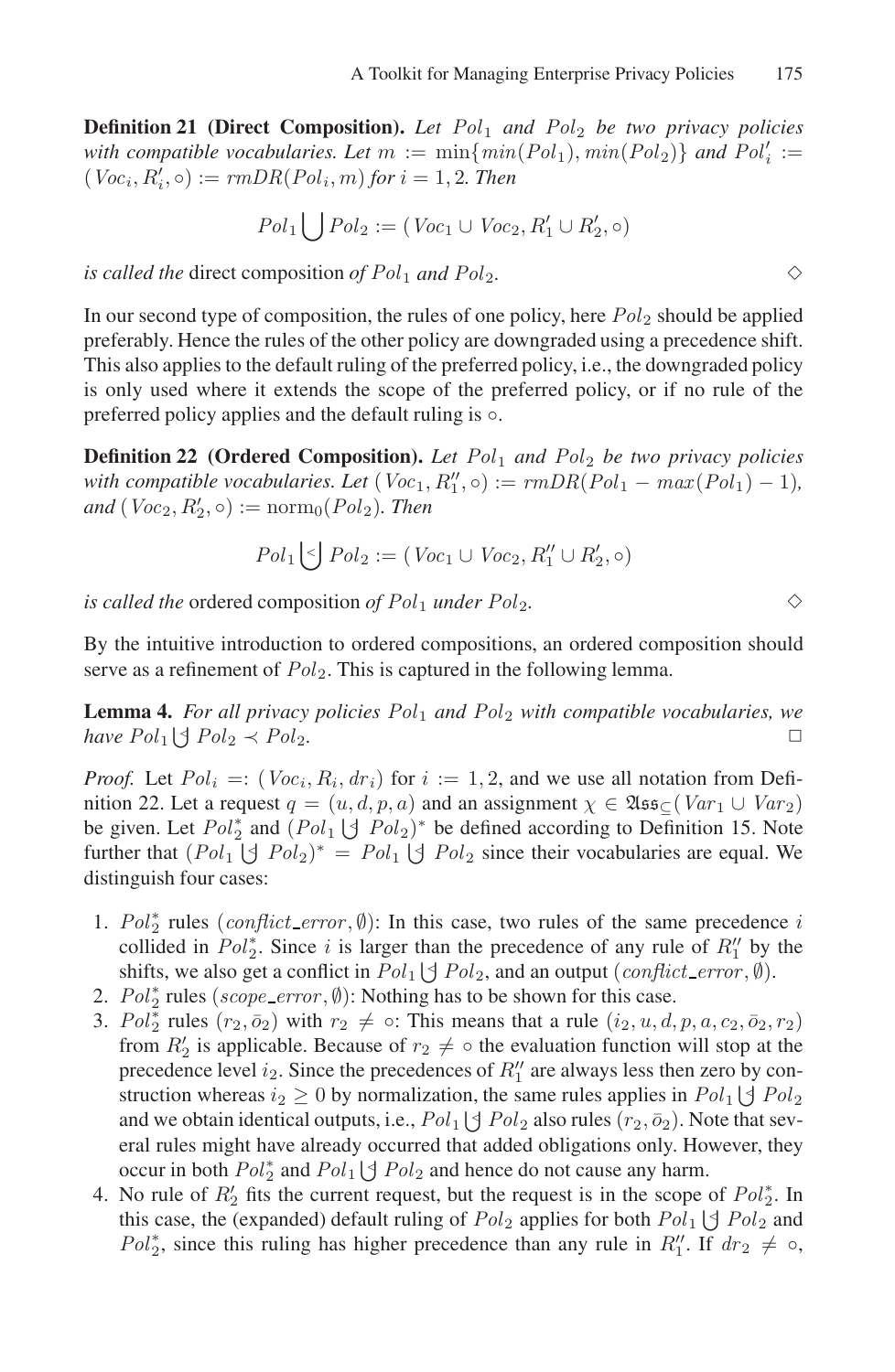both policies rule ( $\circ$ ,  $\bar{\sigma}_2$ ) for some obligation set  $\bar{\sigma}_2$ , which is again equal for both policies since they processed the same set of rules so far. If  $dr_2 = \circ$  then the evaluation function starts searching for matching rules in  $R_1''$ . Here  $Pol_2^*$  outputs  $(\circ, \bar{o}_2)$ , whereas  $Pol_1 \cup Pol_2$  outputs  $(r, \bar{o}_2 \cup \bar{o}_1)$  for some r and  $\bar{o}_1 \subseteq O_1$ . In order to prove refinement, we obtain  $\bar{o}_1 \cup \bar{o}_2 \to o_2 \bar{o}_2$  because of  $\bar{o}_2 \subseteq \bar{o}_1 \cup \bar{o}_2$ . This further implies  $\bar{o}_1 \cup \bar{o}_2 \rightarrow_{O_1 \cup O_2} \bar{o}_2$ . Because of  $\bar{o}_2 \rightarrow_{O_2} \bar{o}_2$  we obtain  $\bar{o}_1 \cup \bar{o}_2 \rightarrow_{O_1 \cup O_2}$  $\overline{\overline{O}}_2 \rightarrow_{O_2} \overline{\overline{O}}_2$ , which proves refinement since  $\overline{\overline{O}}_2 \in O_2 = (O_1 \cup O_2) \cap O_2$ .

The composition operators fulfill certain laws:

**Lemma 5 (Laws for Policy Composition).** *Direct composition is commutative and ordered composition is associative, i.e., for all privacy policies*  $Pol<sub>i</sub>$  *for*  $i = 1, 2, 3$  *with pairwise compatible vocabularies, we have*

$$
Pol_1 \bigcup Pol_2 \equiv Pol_2 \bigcup Pol_1;
$$
  

$$
\left( Pol_1 \bigcup Pol_2 \right) \bigcup Pol_3 \equiv Pol_1 \bigcup \left( Pol_2 \bigcup Pol_3 \right).
$$

*Proof.* (Sketch) The commutativity part is obvious. We now show the associativity part. The composition of vocabularies is associative. For the rulesets,  $(Pol_1 \cup Pol_2) \cup Pol_3$ yields a ruleset where  $0$  is the lowest precedence of  $Pol_3$  and higher than the highest precedence of  $Pol_2$ , while  $Pol_1 \cup (Pol_2 \cup Pol_3)$  yields a ruleset where 0 is the lowest precedence of  $Pol_2$  and higher than the highest precedence of  $Pol_1$ . By shifting the second ruleset by *max* (*Pol <sup>2</sup>* )−*min*(*Pol* <sup>2</sup>)+1 one obtains a ruleset that is identical, and thus clearly equivalent, to the first set. Since this precedence shift retains equivalence, the second ruleset is equivalent to the first ruleset.

## **5 Two-Layered Privacy Policies**

An enterprise must abide by the law. In addition, the consent that an individual has granted when submitting data to an enterprise is mandatory and should not be changed. In contrast, unregulated and non-promised issues can be freely decided by the enterprise, i.e., enterprise privacy practices can be changed by the CPO or the administrators of the enterprise. In order to reflect this requirement, we now introduce a distinction between mandatory and discretionary parts of a policy. This represents a modal view of a policy semantics [18]: The mandatory part *must* be adhered to under any circumstances, the remaining part *may* be adhered to. We capture this view by introducing *two-layered policies*.

The real value of this notion lies in new possibilities for composition that cannot be captured by just taking the ordered composition of the discretionary part under the mandatory part.

#### **5.1 Syntax and Semantics of Two-Layered Privacy Policies**

Syntactically, a two-layered policy is simply a pair of (usual) privacy policies. The first element is the mandatory part and the second element the discretionary part.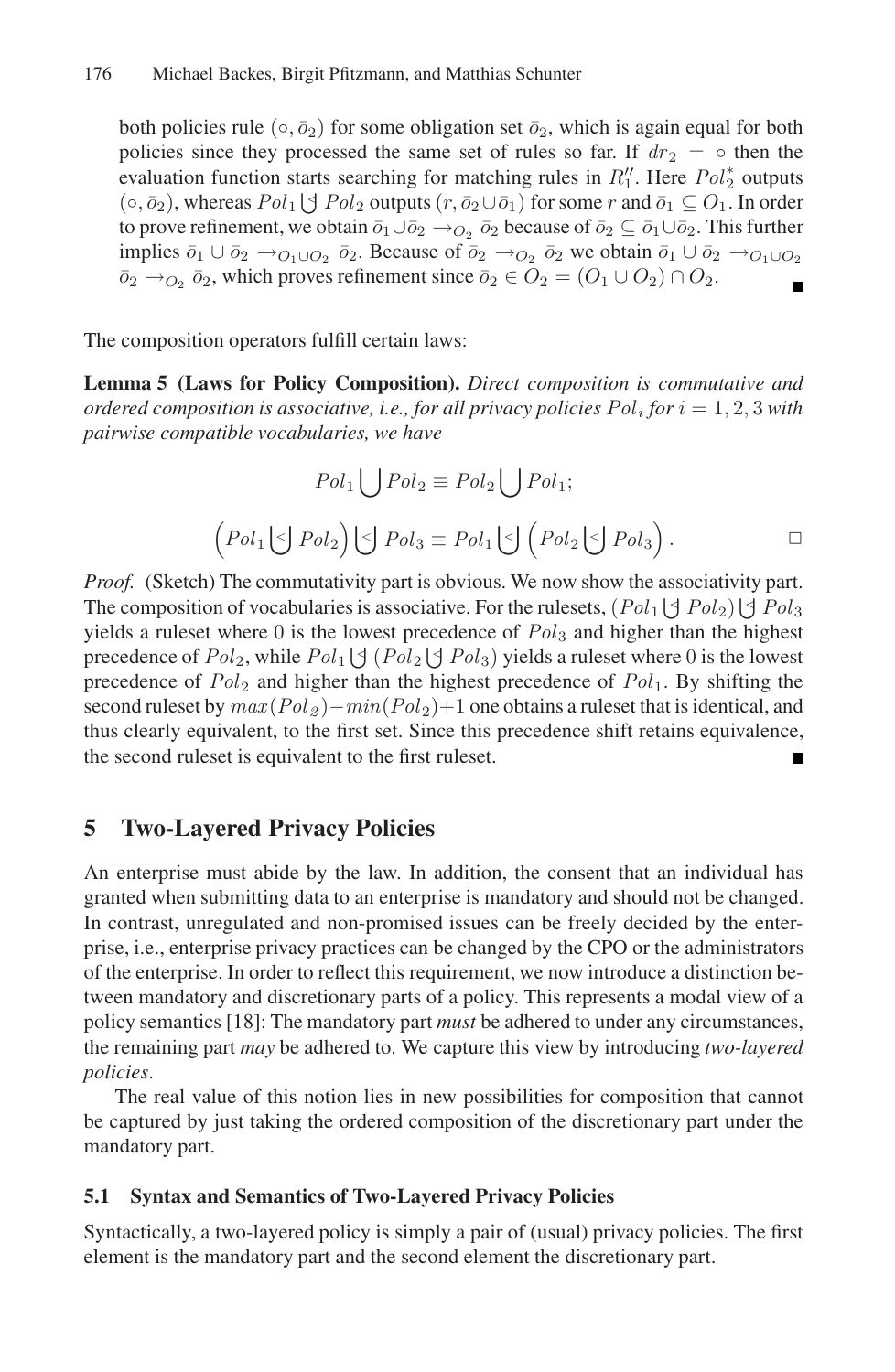**Definition 23.** A pair  $Pol = (Pol_1, Pol_2)$  of privacy policies with compatible vocab*ularies is called a* two-layered policy*. The policy Pol* <sup>1</sup> *is called the* mandatory part *of Pol, and Pol<sub>2</sub> the* discretionary part.  $\Diamond$ 

The semantics of such a two-layered policy is described as an algorithm, given an authorization request  $q \in \text{Reg}$  and an assignment  $\chi \in \mathfrak{Ass}_{\mathbb{C}}(\text{Var}_1 \cup \text{Var}_2)$ :

- *Evaluate mandatory policy.* Evaluate the request q under  $Pol_1$ , yielding  $(r_1, \bar{o}_1)$ .
- **−** *First policy dominates.* If  $r_1 \notin \{\circ, \text{scope\_error}\}$ , output  $(r_1, \bar{o}_1)$ .
- **−** *Evaluate second policy.* If  $r_1 \text{ ∈ } \{ \circ, \text{scope\_error} \}$ , evaluate the request q under *Pol*<sub>2</sub>, yielding  $(r_2, \bar{o}_2)$ . If  $r_2 = scope_error$  and  $r_1 = \circ$ , output  $(r_1, \bar{o}_1)$ , else output  $(r_2, \bar{o}_1 \cup \bar{o}_2)$ .

This captures the intuition that  $Pol_1$  is mandatory: Only if  $Pol_1$  does not care about a request, or if it does not capture the request, the discretionary part  $Pol_2$  is executed. Note that the mandatory part can still be used to accumulate obligations, e.g., for strictly requiring that every employee has to send a notification to his or her manager before a specific action.

We now show that the resulting semantics is the same as that of ordered composition, as one would expect. Recall, however, that the composition operators make use of the fact that a two-layered policy retains the information which parts were mandatory.

**Lemma 6.** For  $Pol := (Pol_1, Pol_2)$ , the two-layered semantics is equivalent to the *ordinary semantics of an ordered composition:*  $Pol \equiv Pol_2 \cup Pol_1$ .

*Proof.* We have to show that evaluation of *Pol* and  $PolC := Pol_2 \cup Pol_1$  always return the same ruling and equivalent obligations. . Let us first assume that the evaluation of *Pol* outputs  $(r_1, \bar{o}_1)$  with  $r_1 \in \{+, -\}$  (first policy dominates), i.e., the request was in the scope of  $Pol_1$  and produced a ruling + or −. Hence when evaluating  $PolC$ , only higher precedence rules of  $Pol_1$  are used and  $PolC$  also outputs  $(r_1, \bar{o}_1)$ .

Let us now assume that  $r_1 = scope_error$  in *Pol*. Then the result is determined by *Pol* <sup>2</sup>. The same holds for *PolC* .

Let us finally assume that  $(r_1, \bar{o}_1)$  was output by  $Pol_1$  with  $r_1 = \circ$ . If the request is in the scope of  $Pol_2$ , then  $Pol$  and  $PolC$  will output the ruling of  $Pol_2$  with a union of both obligations. If the request is out of the scope of  $Pol_2$ , the pair  $(r_1, \bar{o}_1)$  is output in both cases.

This lemma and Lemma 4 imply that  $(Pol_1, Pol_2) \prec Pol_1$ , i.e., that every two-layered policy refines its mandatory part.

#### **5.2 Refinement and Composition of Two-Layered Policies**

For two-layered privacy policies, we define the following notion of refinement.

**Definition 24 (Two-Layered Refinement).** Let two-layered policies Pol  $(Pol_1, Pol_2)$  *and*  $Q = (Q_1, Q_2)$  *be given where*  $Pol_1$  *and*  $Q_1$  *as well as*  $Pol_2$  *and*  $Q_2$  *have compatible vocabularies. Then Pol is a refinement of Q, written Pol*  $\prec Q$ , *iff*  $Pol_1 \prec Q_1$  and  $Pol_2 \prec Q_2$ .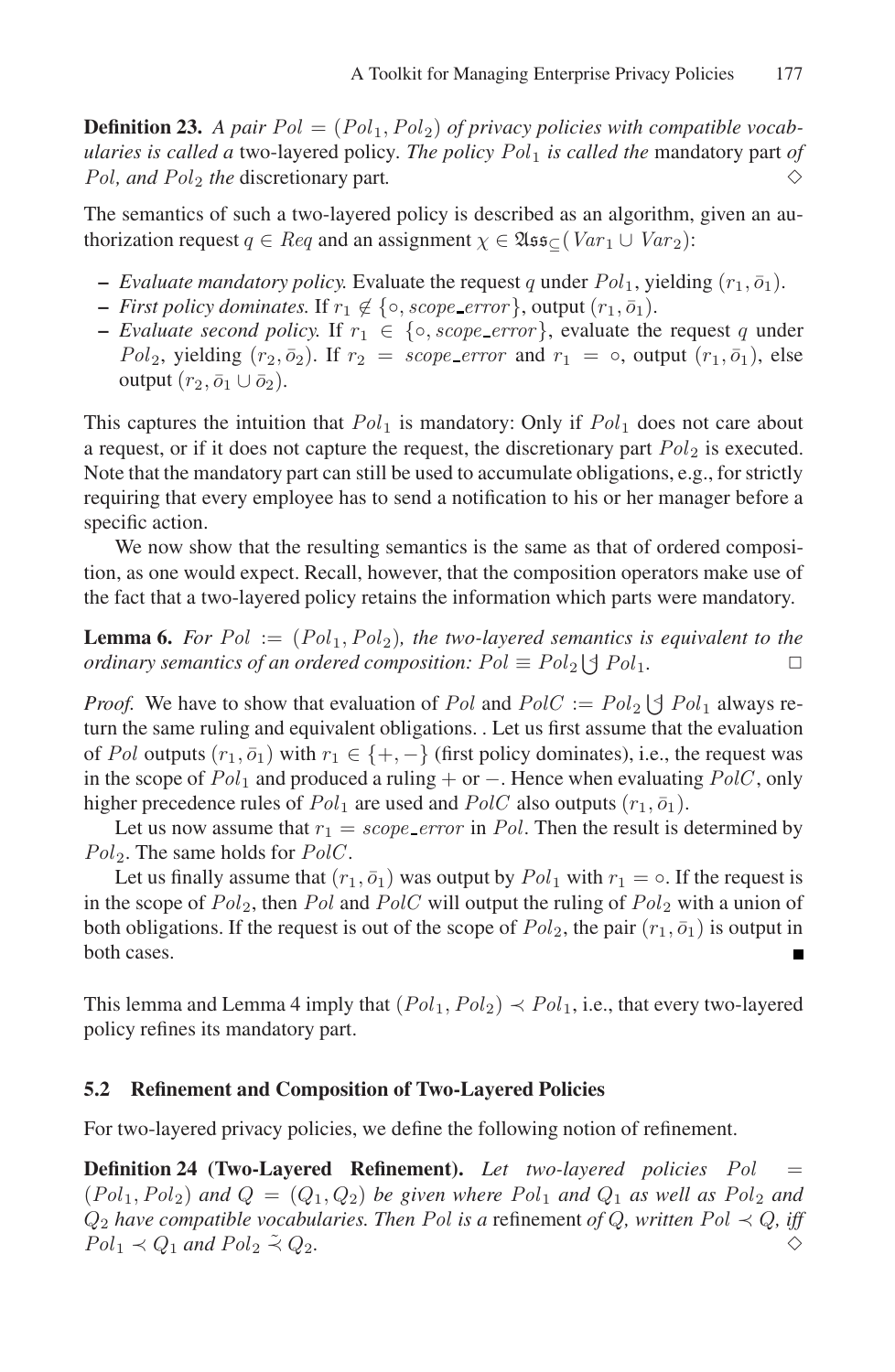The distinction between mandatory and discretionary parts enabled us to use the notion of weak refinement: We require that the mandatory part is a normal refinement. This reflects that access rights as well as denials must be preserved. The discretionary part may be weakly refined. This reflects the fact that this part can be modified at the discretion of the enterprise.

Coming up with a meaningful definition of composing two-layered policies is more difficult. The main goal is to never violate any mandatory part. Composing the mandatory parts either according to Definition 21 or 22 would typically overrule some mandatory rules, which would defeat this goal. Therefore, we only allow to compose twolayered policies if the rulesets of their respective mandatory parts are *collision-free*, which means that for all requests and all assignments, it is never the case that one mandatory part accepts the request (i.e., it rules  $+)$ , whereas the other one denies the request (i.e., it rules  $-$ ).

**Definition 25 (Collision-Free).** *Two privacy policies*  $Pol_1$  *and*  $Pol_2$  *with compatible condition vocabularies are called* collision-free *if for all requests*  $q \in \text{Reg}$  *and all assignments*  $\chi \in \mathfrak{Ass}_{\subseteq}(\text{Var}_1 \cup \text{Var}_2)$  *the following holds: If*  $Pol_i$  *rules*  $(r_i, \bar{o}_i)$  *for*  $i = 1, 2$  *then*  $\{r_1, r_2\} \neq \{+-\}$  $i = 1, 2, then \{r_1, r_2\} \neq \{+, -\}.$ 

Two-layered policies with conflicting mandatory parts cannot be composed. For twolayered policies with collision-free mandatory parts, we define composition as follows:

**Definition 26 (Two-Layered Composition).** Let two-layered policies Pol  $(Pol_1, Pol_2)$  *and*  $Q = (Q_1, Q_2)$  *be given where*  $Pol_1$  *and*  $Q_1$  *as well as*  $Pol_2$  *and*  $Q_2$ *have compatible vocabularies, and*  $Pol_1$  *and*  $Q_1$  *are collision-free. Then the composi*tion *of Pol and Q is defined as Pol*  $\bigcup Q := (Pol_1 \bigcup Q_1, Pol_2 \bigcup Q_2)$ *. Similarly, the* ordered composition *of Pol under Q is defined as Pol*  $\bigcup Q := (Pol_1 \bigcup Q_1, Pol_2 \bigcup Q_2)$ *.*  $\Diamond$ 

The following lemma shows the main property that this composition wants to preserve, i.e., that the resulting composed policy refines both mandatory parts.

**Lemma 7.** Let two-layered policies  $Pol = (Pol_1, Pol_2)$  and  $Q = (Q_1, Q_2)$  be given such that  $Pol_1$  and  $Q_1$  as well as  $Pol_2$  and  $Q_2$  have compatible vocabularies. More*over,*  $Pol_1$  *and*  $Q_1$  *are collision-free. Then*  $Pol \bigcup Q$  *is a refinement of*  $Q$ *. Furthermore,*  $PolC := Pol \cup Q$  *is a refinement of*  $Pol_1$  *and*  $Q_1$ *.* 

*Proof.* The first claim follows directly from Lemma 4. Lemma 6 implies that  $PolC \equiv$  $(Pol_2 \cup Q_2) \cup (Pol_1 \cup Q_1)$ . The fact that *PolC* is a refinement of  $Q_1$  follows from Lemma 4.

Let us now assume that *PolC* does not refine  $Pol_1$ . Since  $PolC$  refines  $(Pol_1 \bigcup$  $Q_1$ ), this implies that  $(Pol_1 \cup Q_1)$  does not refine  $Pol_1$ . This implies that there exists a request within the scope of  $Pol_1$  and  $Q_1$  such that  $Q_1$  does not rule  $\circ$  since otherwise the ruling of  $Pol_1$  would be output. For this request, the rulings of  $Pol_1$  and  $Q_1$  differ, which contradicts our assumption that  $Pol_1$  and  $Q_1$  are collision-free.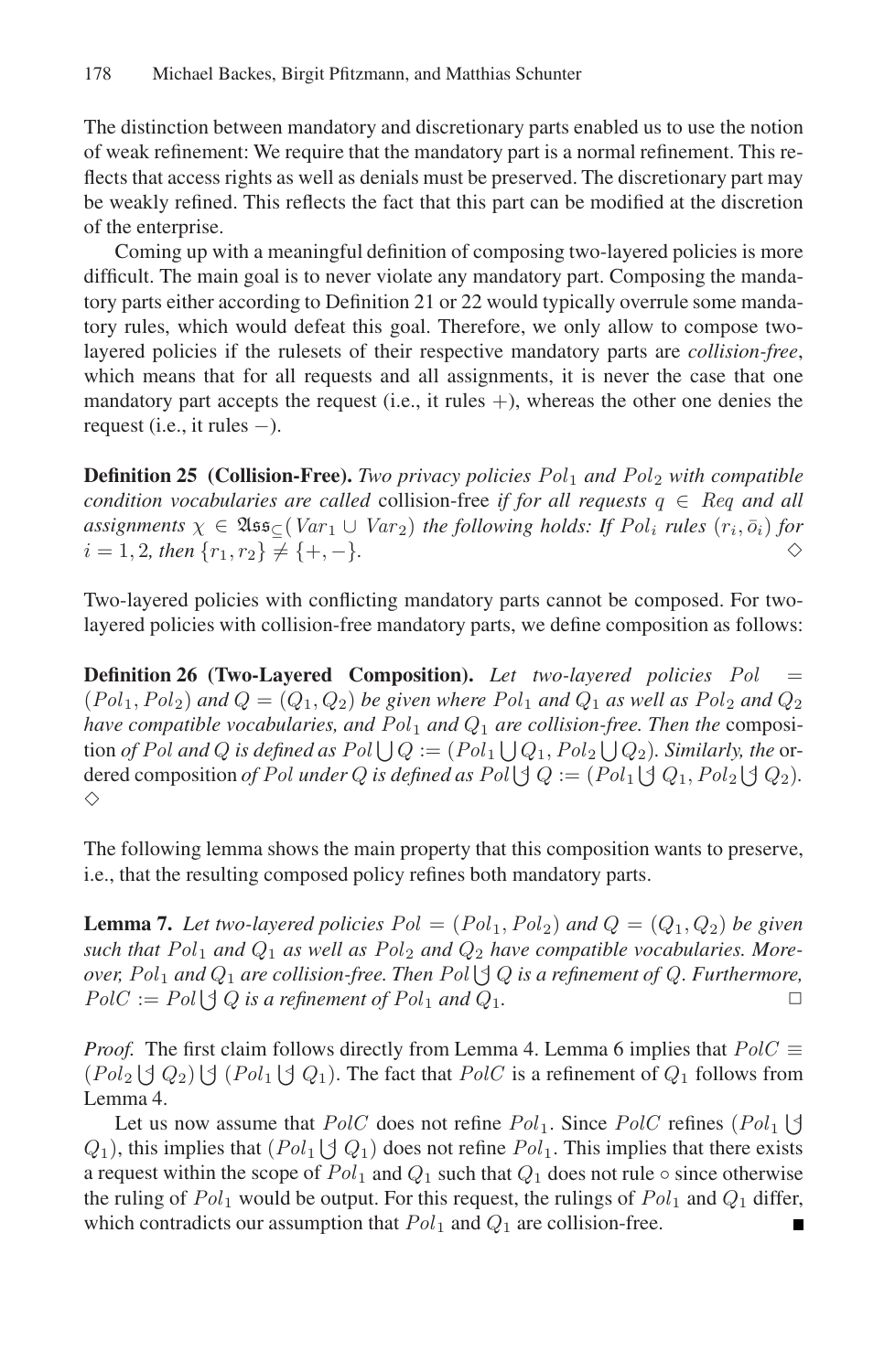# **6 Conclusion**

Privacy policies are a core component for enterprise privacy technologies. The current proposals for privacy policies required policy authors to create one single overall policy for the complete enterprise(s) that are covered. We therefore described a toolkit to handle multiple policies. This includes refinement for auditing and policy validation and composition for multi-domain or delegated-authorship policies. In addition, we introduced a new notion of two-layered policies to track mandatory and discretionary parts. This enables privacy administrators to detect and resolve conflicts between mandatory policies, e.g., if a customer promise or another contract would violate a law. These tools enable the privacy officers of an enterprise to create and manage the complex privacy policy of an enterprise more efficiently while retaining the semantic rigor that is required for trustworthy privacy management.

# **Acknowledgments**

We thank Günter Karjoth, Calvin Powers, and Michael Waidner for valuable discussions.

# **References**

- 1. P. Ashley, S. Hada, G. Karjoth, C. Powers, and M. Schunter. Enterprise Privacy Authorization Language (EPAL). Research Report 3485, IBM Research, 2003. http://www.zurich. ibm.com/security/enterprise-privacy/epal/specification.
- 2. P. Ashley, S. Hada, G. Karjoth, and M. Schunter. E-P3P privacy policies and privacy authorization. In *Proc. 1st ACM Workshop on Privacy in the Electronic Society (WPES)*, pages 103–109, 2002.
- 3. A. Belokosztolszki and K. Moody. Meta-policies for distributed role-based access control systems. In *Proc. 3rd IEEE International Workshop on Policies for Distributed Systems and Networks (POLICY)*, pages 106–115, 2002.
- 4. C. Bettini, S. Jajodia, X. S. Wang, and D. Wijesekerat. Obligation monitoring in policy management. In *Proc. 3rd IEEE International Workshop on Policies for Distributed Systems and Networks (POLICY)*, pages 2–12, 2002.
- 5. P. A. Bonatti, E. Damiani, S. De Capitani di Vimercati, and P. Samarati. A componentbased architecture for secure data publication. In *Proc. 17th Annual Computer Security Applications Conference*, pages 309–318, 2001.
- 6. P. A. Bonatti, S. De Capitani di Vimercati, and P. Samarati. A modular approach to composing access control policies. In *Proc. 7th ACM Conference on Computer and Communications Security*, pages 164–173, 2000.
- 7. P. A. Bonatti, S. De Capitani di Vimercati, and P. Samarati. An algebra for composing access control policies. *ACM Transactions on Information and System Security*, 5(1):1–35, 2002.
- 8. A. Cavoukian and T. J. Hamilton. *The Privacy Payoff: How successful businesses build customer trust*. McGraw-Hill/Ryerson, 2002.
- 9. S. De Capitani di Vimercati and P. Samarati. An authorization model for federated systems. In *Proc. 4th European Symposium on Research in Computer Security (ESORICS)*, volume 1146 of *Lecture Notes in Computer Science*, pages 99–117. Springer, 1996.